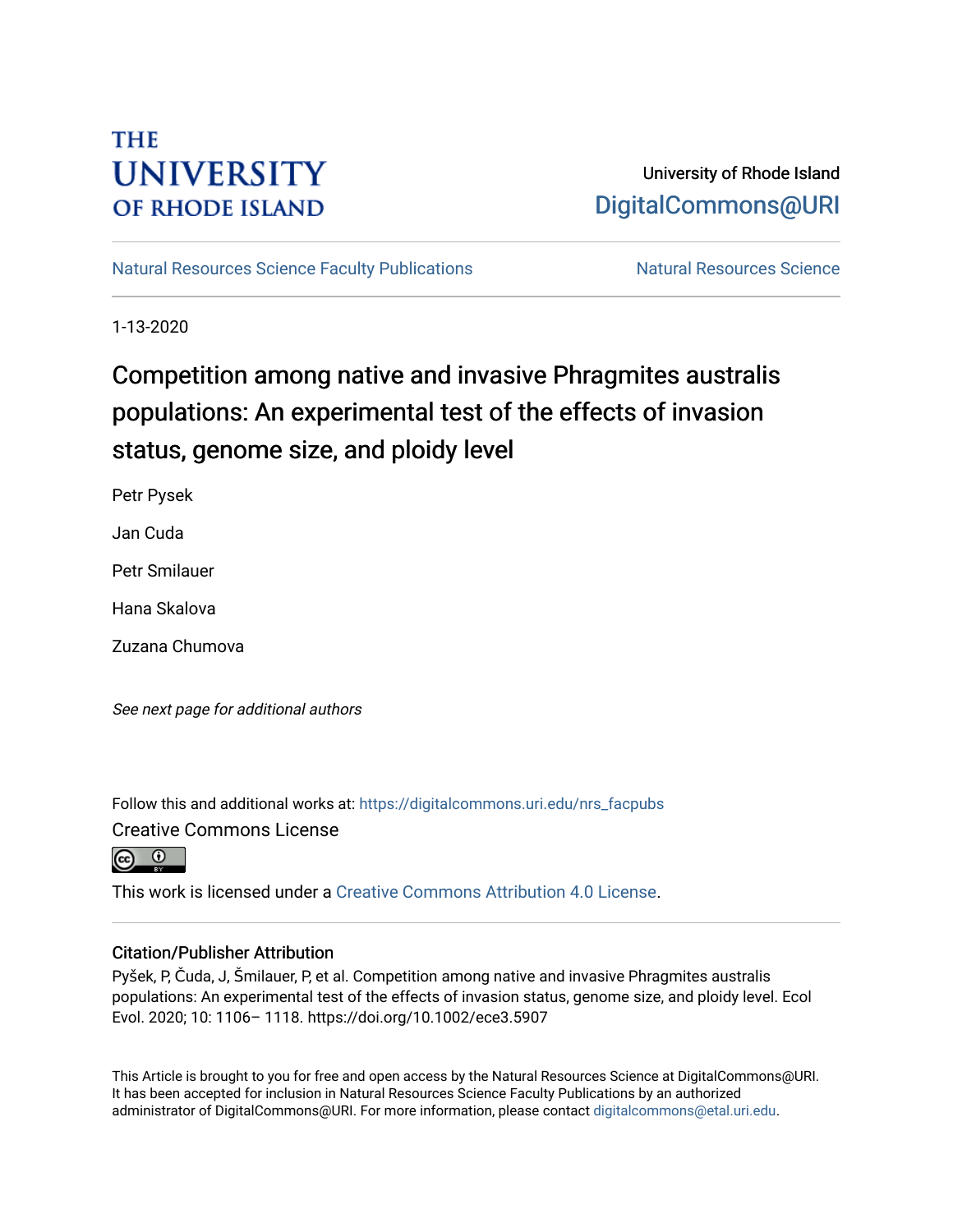## Authors

Petr Pysek, Jan Cuda, Petr Smilauer, Hana Skalova, Zuzana Chumova, Carla Lambertini, Magdalena Lucanova, Hana Rysava, Pavel Travnicek, Kristyna Semberova, and Laura A. Meyerson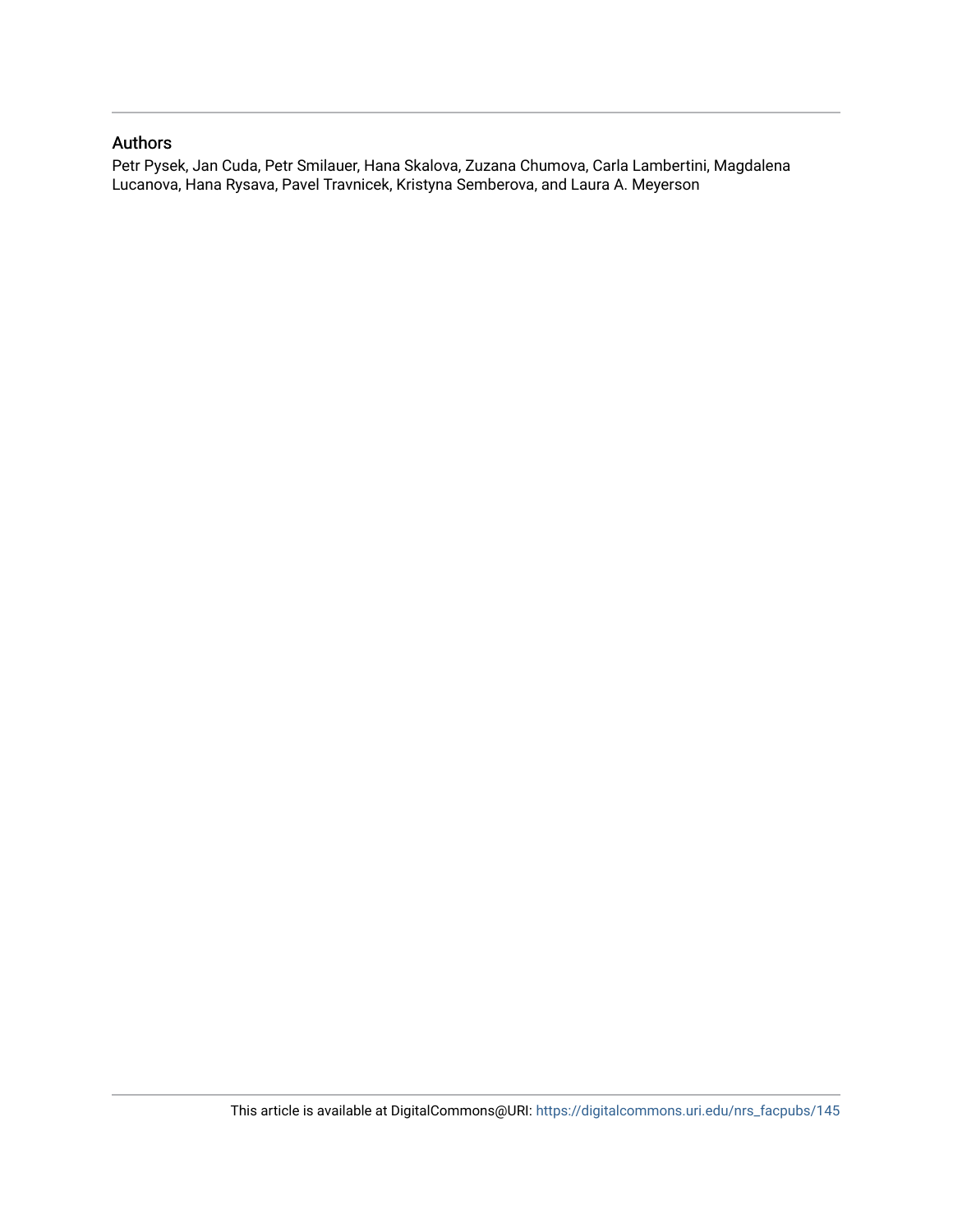#### **ORIGINAL RESEARCH**

**WILEY** 

## **Competition among native and invasive** *Phragmites australis* **populations: An experimental test of the effects of invasion status, genome size, and ploidy level**

**Petr Pyšek1,[2](https://orcid.org/0000-0001-8500-442X)** | **Jan Čuda[1](https://orcid.org/0000-0002-2370-2051)** | **Petr Šmilauer<sup>3</sup>** | **Hana Skálová1** | **Zuzana Chumová4,[5](https://orcid.org/0000-0002-6865-6183)** | **Carla Lambertini<sup>6</sup>** | **Magdalena Lučanová4,7** | **Hana Ryšavá5** | **Pavel Trávníček[4](https://orcid.org/0000-0002-5806-1645)** | **Kristýna Šemberová4,5** | **Laura A. Meyerson<sup>8</sup>**

1 Department of Invasion Ecology, Institute of Botany, Czech Academy of Sciences, Průhonice, Czech Republic

<sup>2</sup> Department of Ecology, Faculty of Science, Charles University, Prague, Czech Republic

<sup>3</sup>Department of Ecosystem Biology, Faculty of Science, University of South Bohemia, České Budějovice, Czech Republic

4 Department of Evolutionary Biology of Plants, Institute of Botany, Czech Academy of Sciences, Průhonice, Czech Republic

5 Department of Botany, Faculty of Science, Charles University, Prague, Czech Republic

6 Department of Agricultural and Food Sciences, University, of Bologna, Bologna, Italy

<sup>7</sup> Department of Botany, Faculty of Science, University of South Bohemia, České Budějovice, Czech Republic

8 Department of Natural Resources Science, The University of Rhode Island, Kingston, RI, USA

#### **Correspondence**

Petr Pyšek, Department of Invasion Ecology, Institute of Botany, Czech Academy of Sciences, CZ-252 43 Průhonice, Czech Republic. Email: [pysek@ibot.cas.cz](mailto:pysek@ibot.cas.cz)

#### **Funding information**

Czech Science Foundation, Grant/Award Number: 14-15414S and 19-28807X; Czech Academy of Sciences, Grant/Award Number: RVO 67985939

#### **Abstract**

Among the traits whose relevance for plant invasions has recently been suggested are genome size (the amount of nuclear DNA) and ploidy level. So far, research on the role of genome size in invasiveness has been mostly based on indirect evidence by comparing species with different genome sizes, but how karyological traits influence competition at the intraspecific level remains unknown. We addressed these questions in a common-garden experiment evaluating the outcome of direct intraspecific competition among 20 populations of *Phragmites australis*, represented by clones collected in North America and Europe, and differing in their status (native and invasive), genome size (small and large), and ploidy levels (tetraploid, hexaploid, or octoploid). Each clone was planted in competition with one of the others in all possible combinations with three replicates in 45-L pots. Upon harvest, the identity of 21 shoots sampled per pot was revealed by flow cytometry and DNA analysis. Differences in performance were examined using relative proportions of shoots of each clone, ratios of their aboveground biomass, and relative yield total (RYT). The performance of the clones in competition primarily depended on the clone status (native vs. invasive). Measured in terms of shoot number or aboveground biomass, the strongest signal observed was that North American native clones always lost in competition to the other two groups. In addition, North American native clones were suppressed by European natives to a similar degree as by North American invasives. North American invasive clones had the largest average shoot biomass, but only by a limited, nonsignificant difference due to genome size. There was no effect of ploidy on competition. Since the North American invaders of European origin are able to outcompete the native North American clones, we suggest that their high competitiveness acts as an important driver in the early stages of their invasion.

This is an open access article under the terms of the [Creative Commons Attribution](http://creativecommons.org/licenses/by/4.0/) License, which permits use, distribution and reproduction in any medium, provided the original work is properly cited.

© 2019 The Authors. *Ecology and Evolution* published by John Wiley & Sons Ltd.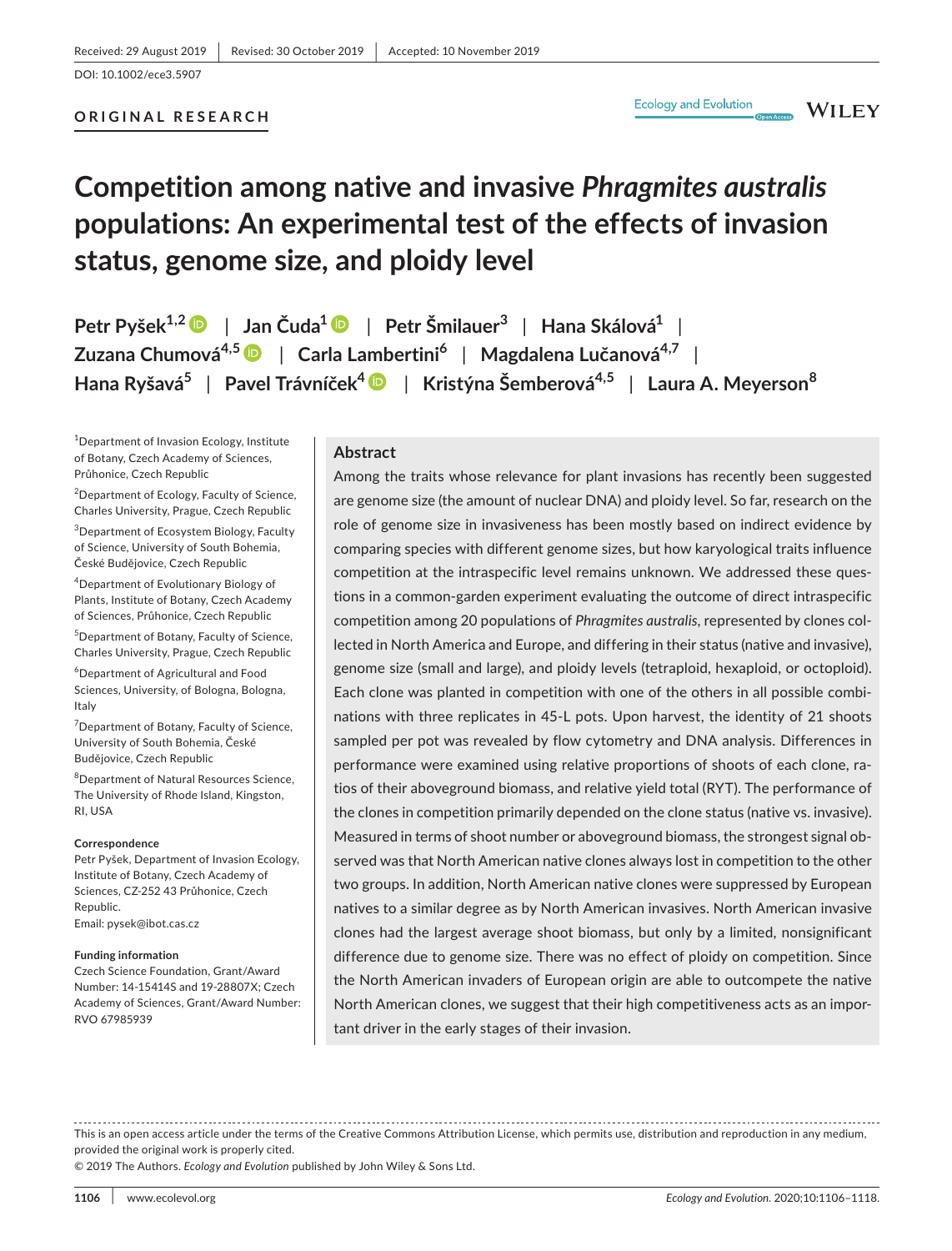#### **KEYWORDS**

common reed, Europe, genome size, intraspecific competition, native populations, North America, plant invasion, ploidy level

#### **1** | **INTRODUCTION**

Research in plant invasions has progressed in recent years, with data accumulated in global databases (Dawson et al., 2017; Pyšek et al., 2017; van Kleunen et al., 2015, 2018) not only allowing improvement of our knowledge about the distribution of naturalized species in world regions, but also facilitating deeper insights into the mechanisms and traits associated with successful invasions (e.g., Guo, van Kleunen, et al., 2018; Razanajatovo et al., 2016). These studies contribute to the existing body of invasion literature focusing on the roles that individual species traits and their interactions have on invasions (van Kleunen, Weber, & Fischer, 2010; Küster, Kühn, Bruelheide, & Klotz, 2008; Pyšek & Richardson, 2007), acting in concert with other factors (Dawson, Burslem, & Hulme, 2011; Pyšek et al., 2015), and depending on the stage of the invasion process (Divíšek et al., 2018; Moodley, Geerts, Richardson, & Wilson, 2013; Pyšek et al., 2009).

The vast majority of such studies search for the determinants of invasiveness by comparing different species, focusing on regional floras (e.g., Pyšek et al., 2012; Inderjit et al., 2018) or taxonomically narrowed study systems (e.g., Gallagher et al., 2011; Grotkopp, Rejmánek, & Rost, 2002). Recently, it is increasingly recognized that addressing invasions at the intraspecific level can provide novel insights into mechanisms underlying plant invasiveness, by comparing particular invading populations and addressing more subtle differences in their performance when trait differences associated with species level are held constant (Cronin, Bhattarai, Allen, & Meyerson, 2015; Pyšek et al., 2019). One system that provides opportunities to focus on organizational levels below the species rank, such as subspecies, populations, or individual genotypes, is a dominant species of wetlands all over the world *Phragmites australis* (common reed, Poaceae; Meyerson & Cronin, 2013; Meyerson, Lambert, & Saltonstall, 2010; Packer, Meyerson, Skálová, Pyšek, & Kueffer, 2017). This grass makes an ideal model system to study invasions by particular populations representing distinct genotypes, with native and invasive populations coexisting within the same geographic range (Eller et al., 2017; Meyerson, Cronin, & Pyšek, 2016; Packer et al., 2017; Pyšek et al., 2018). Although the analogous situation has been described for other tall grass-like species and grasses, such as in the *Typha* genus (Ciotir & Freeland, 2016) or for *Phalaris arundinacea* (Lavergne, Muenke, & Molofsky, 2010), respectively, and some forbs (e.g., *Myriophyllum spicatum*; Zuellig & Thum, 2012), the common reed invasion in the North America is by far best researched with a great body of accumulated information providing a broad background for ongoing studies (Chambers, Meyerson, & Saltonstal., 1999; Eller et al., 2017; Meyerson, Cronin, & Pyšek, 2016; Packer et al., 2017).

Until recently, the lack of robust data has meant that plant genome size (the amount of nuclear DNA; Greilhuber, Doležel, Lysak, & Bennett, 2005) was among the traits for which plant

invasion science does not have a strong research tradition. Its role in invasions was first suggested using individual genera more than 20 years ago (Rejmánek, 1996), later elaborated for *Pinus* (Grotkopp et al., 2002) and *Artemisia* (Garcia et al., 2008) and confirmed by analyses of multispecies datasets. Several papers demonstrated that naturalized or invasive species tend to have smaller genomes than those that have not successfully naturalized or invaded (Kubešová, Moravcová, Suda, Jarošík, & Pyšek, 2010; Pandit, White, & Pocock, 2014; Pyšek et al., 2015) and that small genomes are significantly overrepresented among invasive taxa (Suda, Meyerson, Leitch, & Pyšek, 2015).

Recently, more robust evidence has started to appear in the literature that small genomes promote invasion in plants by interacting with other traits (Meyerson, Cronin, & Pyšek, 2016; Pyšek et al., 2018) and that the role of genome size may differ during different phases of the invasion process, playing the major role in the naturalization stage (Kubešová et al., 2010). The mechanism underlying these analyses is that species with large genomes are less likely to be invasive (Suda et al., 2015). The theoretical basis for this is provided by the "large genome constraint" hypothesis (Knight, Molinari, & Petrov, 2005), proposing that species with small genomes can attain a much wider range of trait states compared to species with large genomes, and many traits associated with large genomes are not compatible with the characteristics of successful invaders (Suda et al., 2015). Moreover, the importance of the association of genome size with invasiveness was supported by a macroecological study that tested its role together with other traits known to promote invasiveness. This analysis also took into account potentially confounding factors in invasions, such as propagule pressure, and genome size turned out to be one of the variables that explained the naturalization success of central European plant species in North America (Pyšek et al., 2015).

In our previous research (Pyšek et al., 2018), an intercontinental comparison of native and invasive populations of common reed (*Phragmites australis*), we revealed a distinct relationship between genome size and invasiveness at the intraspecific level, similar to that reported for *Phalaris arundinacea* (Lavergne et al., 2010, but see Martinez, Baack, Hovick, & Whitney, 2018). For *P. australis*, monoploid genome size (i.e., the amount of DNA in one chromosome set of an organism that, unlike the holoploid genome size, varies independently of ploidy level; Suda et al., 2015) was the only significant variable that clearly separated the North American native plants from those of European origin. This indicates that European populations successfully invaded North America because, relative to native populations, they had a smaller genome, which was associated with plant traits favoring invasiveness (Pyšek et al., 2018). The current study builds on this background and is based on the following premises: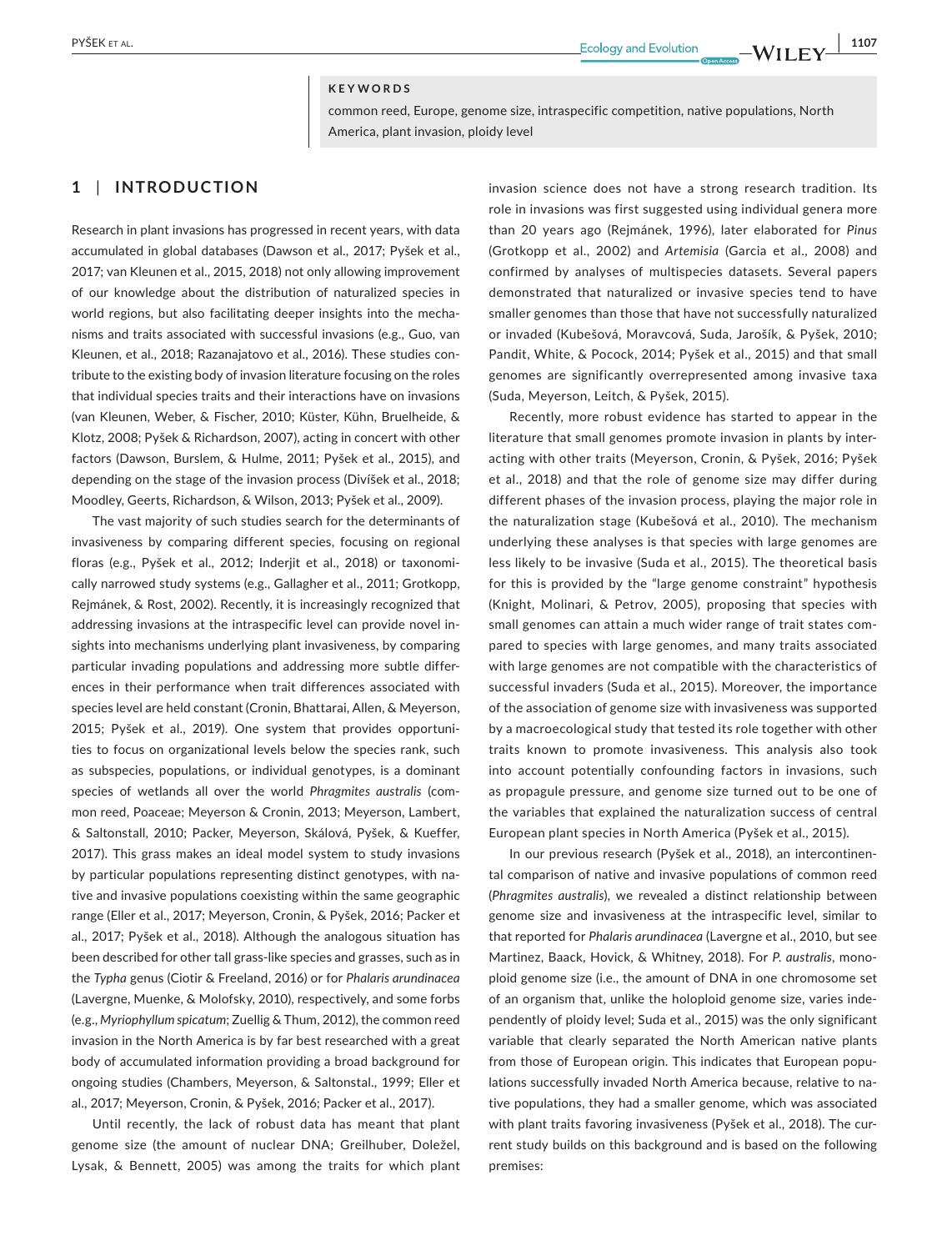**1108 LEV LEV EX EXECUTE BY EXECUTE BY A PYŠEK ET AL.** 

(a) In North America, invasive populations that were introduced from Europe grow in the same habitats as native populations, outcompeting and replacing them (Meyerson, Saltonstall, & Chambers, 2009; Saltonstall, 2002). This implies that a direct competition between the two groups where they co-occur could be one of the mechanisms behind this particular invasion. The primary assumption that can be made for such a study system is that the invasive populations will be competitively superior to the native populations they replace. This is based on the suggestion that competition is generally considered an important mechanism of plant invasion (e.g., Daehler, 2003; Gioria & Osborne, 2014; Goldstein & Suding, 2014; Vilà, Williamson, & Lonsdale, 2004), together with other factors such as the availability of open niches, propagule pressure, and disturbances. (b) Invasive populations differ from native populations in a number of growth, physiological, and reproductive traits (Pyšek et al., 2019) that can be related to a small genome, an underlying characteristic separating both groups (Pyšek et al., 2018). (c) Based on this, we hypothesized that small genomes constitute a key advantage in a direct competition between invasive and native populations that is manifested through traits associated with genome size (Suda et al., 2015). As genome size interacts with ploidy levels to affect invasion success (which is negatively related to genome size and positively related to ploidy level; Meyerson, Cronin, Bhattarai, et al., 2016; Pandit et al., 2014; te Beest et al., 2012), both characteristics need to be considered when addressing the competitive performance of populations differing in their karyological makeup.

To test the above hypotheses experimentally, we carried out a common-garden experiment to evaluate the outcome of intraspecific competition among populations of *Phragmites australis* differing in their status (native vs. invasive), genome size (small vs. large), and ploidy levels (tetraploid, hexaploid, or octoploid). We aimed to reveal whether the effects of genome size and ploidy on competitive hierarchies, if there are any, are direct or mediated via plant traits related to karyological features.

#### **2** | **METHODS**

#### **2.1** | **Study species**

*Phragmites australis* (Cav.) Trin. ex Steud. (common reed, Poaceae; Figure 1) is tall, helophytic, wind-pollinated perennial grass with shoots up to 4 m tall, forming an extensive system of rhizomes and stolons (runners), with a single inflorescence developing on each fertile stem, producing 500–2,000 seeds (Packer et al., 2017), but not all shoots are fertile every year and not all seeds fully develop. The species is highly productive (Bittmann, 1953; see Packer et al., 2017, for a review) and exhibits great genetic, karyological, and morphological variation. It belongs to one of the most ploidy-variable invasive species known, with published cytotypes from 3x to 22x, based on *x* = 12 (te Beest et al., 2012), and there is marked intraspecific variation in genome size (Suda et al., 2015), as well as phylogeographic genetic diversity within the species and the whole



**FIGURE 1** Invasive *Phragmites australis*, Rhode Island, USA. Photo: Petr Pyšek

genus (Lambertini et al., 2006; Meyerson, Cronin, Bhattarai, et al., 2016; Meyerson et al., 2009; Saltonstall, 2011). *Phragmites australis* colonizes a wide range of environmental conditions (Meyerson, Saltonstall, Windham, Kiviat, & Findlay, 2000) and extends from the tropics to cold temperate regions in both hemispheres, which places it among the world's most cosmopolitan and globally important wild plants providing ecosystem services (Packer et al., 2017). In its confirmed introduced range, which for the European native *P. australis* subsp. *australis* is North America, it is a noxious invader that has converted botanically diverse wetlands into low-diversity ecosystems where it outcompetes the North American native *P. australis* subsp. *americanus* (Meyerson et al., 2010; Saltonstall, 2002).

#### **2.2** | **Experimental setup**

We used *P. australis* clones representing distinct populations, cultivated since 2011 in the Institute of Botany, CAS, in Průhonice, Czech Republic (see Pyšek et al., 2018, 2019, for details on the geographic location from where the plants originated). From April until October, the clones were grown in an experimental garden (49°59′38″ N, 14°33′57″ E), 320 m above sea level in the temperate climate zone, with a mean annual temperature of 8.6°C and precipitation of 610 mm, and for winter transported into the greenhouse to prevent frost damage.

For the experiment, we used 20 clones (see Table 1 and Figure S1) differing in origin (Europe and North America) and status (native and invasive)—the combination of these traits resulted in three groups: native European clones not known to have been introduced to North America (termed "EU-native"); clones of European origin that were introduced to North America and have become invasive (termed "NA-invasive"); and North American native clones ("NAnative"). Further, the clones differed in ploidy levels (4x, 6x, 8x) and, for tetraploids of European origin, both EU-native and NA-invasive, also in genome size (small, large). North American native clones were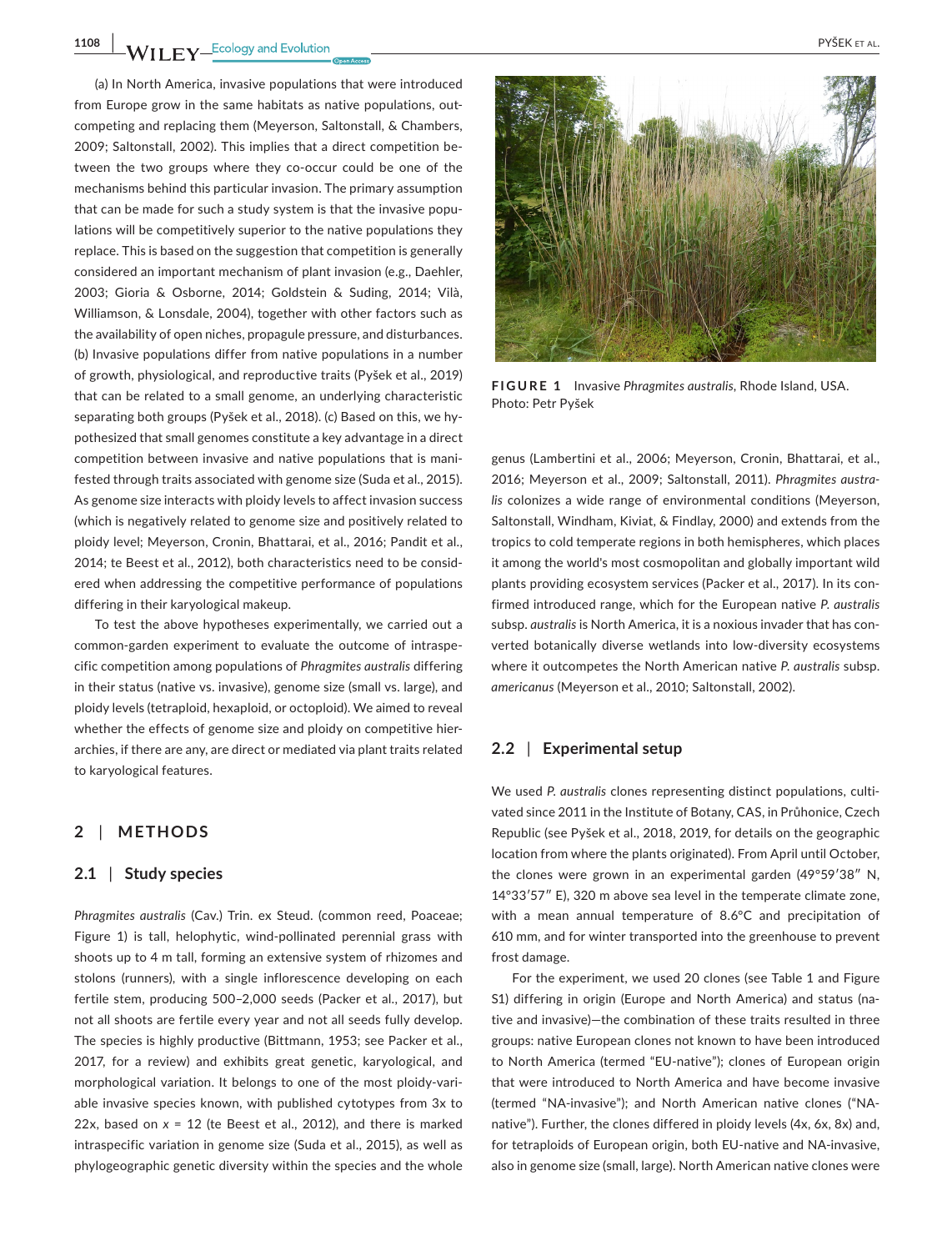| Clone ID         | Origin and status | Ploidy(x)      | Genome size<br>(2C-value in pg) | <b>GS category</b> | Country           | Latitude | Longitude | Plants used in<br>the experiment |
|------------------|-------------------|----------------|---------------------------------|--------------------|-------------------|----------|-----------|----------------------------------|
| D615             | EU-native         | 4              | 1.89                            | Small              | Russia (Sachalin) | 47.03    | 143.30    | 55                               |
| FRA3             | EU-native         | $\overline{4}$ | 1.92                            | Small              | France            | 44.68    | $-1.02$   | 56                               |
| D620             | EU-native         | 4              | 2.06                            | Large              | Spain             | 40.72    | 0.58      | 52                               |
| D643             | EU-native         | $\overline{4}$ | 2.06                            | Large              | Italy             | 44.72    | 11.53     | 59                               |
| D659             | EU-native         | 6              | 2.96                            |                    | Russia (Sachalin) | 48.63    | 142.79    | 55                               |
| D538             | EU-native         | 6              | 3.02                            |                    | Romania           | 45.00    | 29.22     | 56                               |
| D589             | EU-native         | 8              | 3.88                            |                    | Romania           | 45.00    | 29.22     | 57                               |
| D553             | EU-native         | 8              | 3.95                            |                    | Hungary           | 47.60    | 17.03     | 57                               |
| <b>NA134</b>     | NA-invasive       | $\overline{4}$ | 1.94                            | Small              | USA (MD)          | 38.59    | $-76.05$  | 55                               |
| <b>NA94</b>      | NA-invasive       | $\overline{4}$ | 1.95                            | Small              | USA (RI)          | 41.18    | $-71.57$  | 55                               |
| <b>NA96</b>      | NA-invasive       | $\overline{4}$ | 2.17                            | Large              | USA (NH)          | 43.05    | $-70.90$  | 31                               |
| <b>NA159</b>     | NA-invasive       | $\overline{4}$ | 2.21                            | Large              | USA (RI)          | 41.36    | $-71.64$  | 51                               |
| <b>NA224</b>     | NA-invasive       | 6              | 3.15                            |                    | USA (LA)          | 30.19    | $-89.54$  | 39                               |
| <b>NA148</b>     | NA-invasive       | 6              | 3.18                            |                    | USA (MA)          | 41.47    | $-70.76$  | 33                               |
| USA <sub>2</sub> | NA-invasive       | 8              | 3.9                             |                    | USA (MA)          | 42.34    | $-71.09$  | 53                               |
| D617             | NA-invasive       | 8              | 4.12                            |                    | USA (RI)          | 41.79    | $-71.37$  | 57                               |
| <b>NA124</b>     | NA-native         | 4              | 2.24                            | Large              | USA (NH)          | 43.05    | $-70.90$  | 20                               |
| <b>NA61</b>      | NA-native         | 4              | 2.25                            | Large              | Canada (NB)       | 46.07    | $-64.72$  | 56                               |
| NA7              | NA-native         | 4              | 2.25                            | Large              | USA (NY)          | 42.94    | $-76.74$  | 54                               |
| NA8              | NA-native         | $\overline{4}$ | 2.3                             | Large              | USA (NY)          | 42.94    | $-76.74$  | 45                               |

*Note:* The clones are arranged by origin and status, ploidy, and genome size. Note that only tetraploids were divided into small and large genome categories, to test the effect of genome size on the outcome of competition.

represented only by four tetraploids with large genomes as the small genome was not detected in this group (Pyšek et al., 2018). In NAinvasive and EU-native groups, eight clones were used (see Table S1 for the numbers of replicates for particular pairs of competitors). Small genomes varied from 2C = 1.89–1.95 pg, and large genomes varied within 2C = 2.06–2.25 pg (for details on clones used, see Table 1).

Nuclear genome size of maternal clones was determined by DNA flow cytometry using Sysmex/Partec CyFlow SL instrument equipped with green (532 nm, 100 mW output power) solid-state laser. Sample preparation followed the simplified two-step procedure using Otto buffers as detailed in Doležel et al. (2007). *Bellis perennis* (2C = 3.38 pg; Schönswetter, Suda, Popp, Weiss-Schneeweiss, & Brochmann, 2007) was chosen as an appropriate internal reference standard. Propidium iodide was used as a stain. Fluorescence intensity of 5,000 particles was recorded during each analysis. Only histograms with coefficient of variation of  $G_0/G_1$  peak of both sample and standard below 3.0% were considered. Each plant was reestimated at least three times on different days. For further details, see Pyšek et al. (2018).

In March 2015, the clones were taken from the collection and transplanted into 90-L pots filled with sand mixed with 480 g of slow-release fertilizer Osmocote Pro (release time 12–14 months; ICL Specialty Fertilizers) to propagate the material for the experiment. On 29–30 June 2015, the shoots were cut at about 10 cm

above the sand surface, the rhizomes excavated, and ~15-cm-long rhizome segments with terminal shoots or buds were cut. The clones were planted in pairs on the opposite sites of 45-L round pots filled with sand mixed with 240 g of Osmocote Pro. Each clone was planted in competition with one of the others in all possible combinations  $\left( \sum_{n=1}^{20} n \right)$  in three replicates (i.e., 630 pots in total). However, one replicate was missing in some combinations with NA-native clones due to poor growth during multiplication; thus, the experiment was launched with a total of 612 pots. On 20 and 30 July 2015, the plants were checked and those that died were replaced. The plants were watered daily using tap water delivered by an automatic watering system (Hunter Industries). To ensure comparable water supply to all plants, three holes were drilled in each pot 25 cm from the bottom to allow drainage of excessive water and achieve the same water level in each pot. When plants started to exhibit signs of iron deficiency (yellowing), 0.2 g Fe as iron in chelation complex of DTPA dissolved in 150 ml of tap water was added to each pot. All plants were treated with the insecticides Mospilan 20SP and Careo Ultra in the recommended doses at the beginning of the experiment to protect them from unwanted aphid damage. In 2015, plants were grown until full senescence (November), then the aboveground biomass was harvested, the pot surface was covered with spruce brushwood, and the pot sides were wrapped with bubble foil to protect the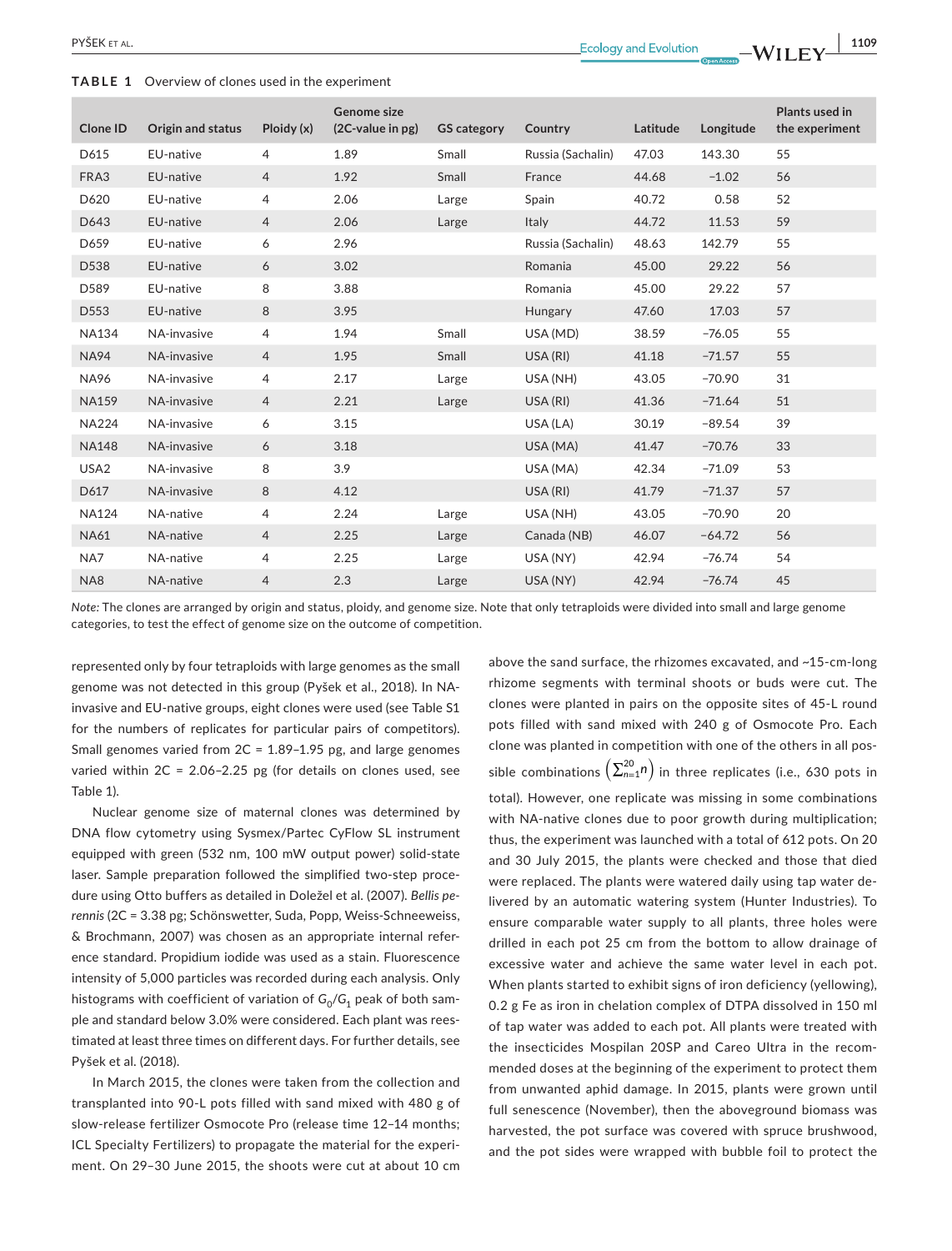plants from frost. In early April 2016, the frost protection was removed.

#### **2.3** | **Traits measured**

In August 2016, we selected 21 shoots, distributed regularly, from each pot for clone identification. To achieve the regular pattern, a wire comb-like structure was slid onto the pot at the substrate–surface level, from two sides to form a grid that was used to identify the position of shoots to be harvested, taking the one nearest to the wire crossing (Figure 2). The sampled shoots were labeled, and a small piece of leaf (0.5  $\text{cm}^2$ ) or 5-cm-long leaf segment was taken from each shoot to be analyzed by means of flow cytometry or molecular analyses, respectively, for clone identification (see below). This sampling preceded the harvest to ensure that the material will be green enough to make these analyses possible.

All plants, the above-mentioned 21 shoots individually and then rest of the pot together, were harvested between 9 September and 18 October 2016 using the wire–grid as described above. The 21 shoots were cut at 1 cm above the ground, and their height was measured. Shoots were dried to constant weight at 60°C for 24 hr and individually weighed (those that were damaged between leaf sampling and harvest were excluded from shoot measurements because their height and biomass could not be recorded). The remaining shoots in each pot were also cut at 1 cm above the ground and counted; their biomass was weighed fresh due to its enormous amount and limited drying space. The aboveground fresh biomass of each of the two clones in the pot was estimated by dividing the total pot biomass according to the ratio



**FIGURE 2** The pattern of shoot selection for harvest. A wire structure was slid into the pot at the substrate surface level from two sides to form a grid that was used to identify the position of harvested shoots, taking the one nearest to the wire crossing

calculated from the total dry weight of each clone based on the 21 stems sampled individually. Only pots in which both competing clones survived until the end of the 2015 growing season were included in the analysis, because initial mortality was caused by poor establishment and not by the competition. In total, 498 out of the established 612 pots were included. At the end of the experiment in 2016, we did not detect (by analyzing the 21 sample stems per pot by means of flow cytometry or molecular analyses; see Section 2.4) one of the competitors in 88 out of 498 pots (17.6%), which indicates that in those pots, one of the competitors was most likely excluded. These pots were included in the analyses. For numbers of replicates for origin, ploidy level, invasive status, and genome size category, see Table 1 and Table S1.

Differences in plant performance were examined using three characteristics, and comparisons were made within the pairs of clones sharing a pot: (a) relative proportion of clone shoots out of their total count analyzed for identity in the pot (*n* = 21), (b) ratio of aboveground biomass (log-transformed), and (c) the intensity of competition among the clones expressed by using the relative yield total (RYT), an index based on relating the biomass of each clone in competition to the biomass of that clone when grown alone (e.g., Weigelt & Joliffe, 2003). For the latter analysis, we used log (1/RYT) as a measure representing the intensity of competition among the two compared clones. This is because RYT is essentially a measure of overyielding, so the smaller it is, the stronger the competition effect; hence, the inverse value is used.

#### **2.4** | **Clone identity determination**

In pots with combinations including clones with contrasting ploidies and/or absolute genome sizes, affiliation of 21 shoots to a particular clone (chosen by using the wire–grid; see Figure 2) was determined by measuring the size of their genome. For absolute genome size (small/large determination in tetraploids), we used the flow cytometry procedure described above for choosing experimental clones. For inferring ploidy level, we used the same procedure only with DAPI as a fluorochrome and the samples were run at the Sysmex/ Partec CyFlow ML instrument equipped with UV-LED (for details, see Doležel, Greilhuber, & Suda, 2007).

Pots with clones of the same ploidy level and undistinguishable by differences in genome size were analyzed using microsatellites, to estimate the spread of the clones within the pots. Genomic DNA from 21 samples of *P. australis* collected in each pot was extracted from silica gel-dried leaves using the DNeasy 96 Plant Kit (Qiagen) following the manufacturer's protocol. In total, the DNA was extracted from 2,330 samples. The concentration was estimated using NanoDrop 1000 (Thermo Fisher Scientific), and the quality was checked by gel electrophoresis on 1% agarose gel. DNA of all samples was diluted to equal concentration of 10 ng/µl. For microsatellites analysis, 10 primers from Saltonstall (2003) were tested for all mother plants and five variable primers were selected for further analysis (see Table S2). PCR amplification using Qiagen Multiplex PCR Kit (Qiagen) was carried out in 5 µl reaction containing 1 µl DNA (10 ng/µl), 0.5 µl ddH<sub>2</sub>O, 2.5 µl 2 × QIA MasterMix, 0.5  $\mu$ I QIA Solution, and 0.5  $\mu$ I 10 × 2  $\mu$ M mix of all primers,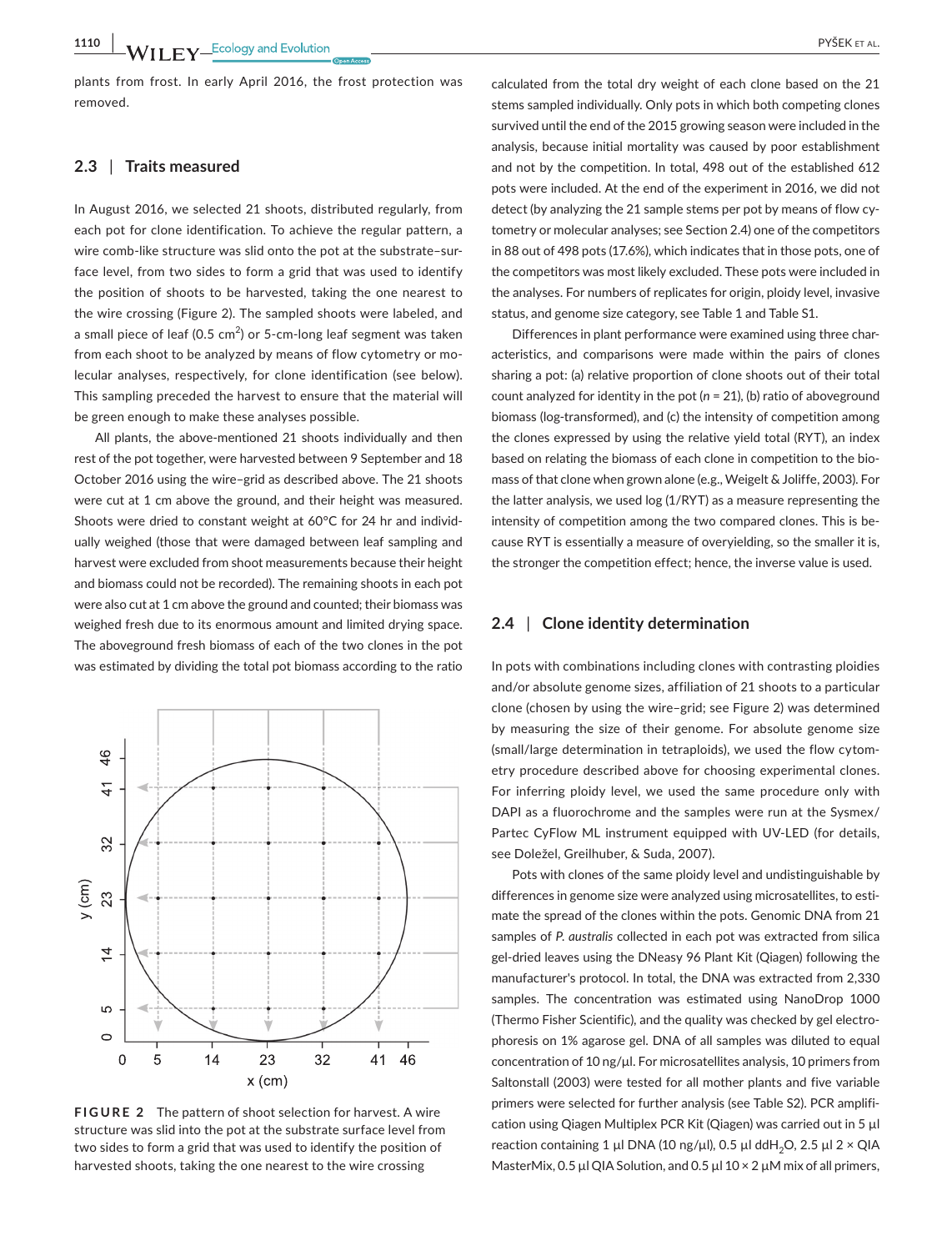and using the following temperature profile: 95°C for 5 min; 35 cycles of 95°C for 30 s, 60°C for 90 s, and 75°C for 30 s; and 68°C for 10 min. PCR performance was assessed by gel electrophoresis. The amplified PCR products were separated and visualized via automated capillary sequencing instruments at the Laboratory of DNA Sequencing at the Faculty of Science at Charles University [\(https://www.natur.cuni.cz/](https://www.natur.cuni.cz/biologie/servisni-laboratore/laborator-sekvenace-dna) [biologie/servisni-laboratore/laborator-sekvenace-dna](https://www.natur.cuni.cz/biologie/servisni-laboratore/laborator-sekvenace-dna)) using 16-capillary 3130xl Genetic Analyser (Applied Biosystems). Electropherograms from the fragment analysis were analyzed using GeneMarker software version 2.4.0 (SoftGenetics) with manual corrections. Samples were assigned to maternal genotypes prior to the check of the plant combination within each pot. All of the 21 samples per pot were determined for their clone membership, and their relative spread was estimated.

#### **2.5** | **Statistical analysis**

#### **2.5.1** | **Overview of the datasets and models used**

Our aim was to test the effect of genome size (expressed as two categories: small and large), ploidy level (tetraploid, hexaploid, or octoploid), status (NA-native, NA-invasive, and EU-native), and their interactions on plant competition measured at pot and shoot levels. For competition performance at the shoot level, we included the biomass of individual shoots, while at the pot level, it was ratio (target/competitor) of clone stems, and ratio of the clones' aboveground biomass and competition intensity (1/RYT). As all combinations of clone status, ploidy, and genome size were not available, we divided the data into two datasets and tested separately the effect of ploidy and that of genome size, and their respective interactions with status. Therefore, first, the effect of the ploidy level (tetraploid, hexaploid, or octoploid) was tested only in clones with EU-native and NA-invasive status (higher ploidies in NA-native do not occur; see Table 1). Second, the effects of genome size, status, and their interaction were tested only in tetraploids.

#### **2.5.2** | **Data analysis at the pot level**

We explored the effect of clone status (EU-native vs. NA-invasive) in an interaction with ploidy level (tetraploid, hexaploid, or octoploid) on the competitive performance of two clones grown together in pots. Pots including NA-native clones were excluded from analyses because they are all tetraploid. As the chosen performance characteristics involved both clones present in each pot, we used as predictors the categorical or numerical variables comparing the clones. For clone status, a categorical variable *statusComp* was defined with levels *InvInv* (when two invasive clones were compared), *NatNat* (when two native European clones were compared), and *InvNat* (when comparing an invasive clone with a native European clone). To characterize the difference in ploidy, we have used a numerical variable *ploidyComp*, representing a logtransformed ratio of nominal ploidy levels (e.g., log(6/4) when a

hexaploid clone is grown with tetraploid one). Note that as most performance characteristics have a direction (e.g., ratios of shoot counts or aboveground biomasses, resulting in negative values when the trait value in focal clone was lower than that for a competitor), even the *ploidyComp* variable is signed.

Further, we investigated the effect of clone status (EU-native vs. NA-native vs. NA-invasive) for tetraploids only, but within tetraploids, we compared clones with large and small genomes. Clone status was represented by a categorical variable *OrStatComp*, representing a combination of origin and status of competing clones, with six levels (*NAinvNAinv*, *NAinvNAnat*, *NAinvEUnat*, *NAnatNAnat*, *NAnatEUnat*, and *EUnatEUnat*). The predictor characterizing genome size of the two clones (*gscatComp*) was again a categorical variable with four levels (*lrglrg*, *lrgsml*, *smllrg*, and *smlsml*).

Depending on the chosen response variable (performance characteristic) type, we used either a generalized linear model (for a ratio of shoot counts, with assumed binomial distribution with explicitly modeled overdispersion) or a general linear model (for the log-transformed ratio of clone fresh aboveground biomasses and for the log-transformed inverse value of RYT, quantifying the intensity of competition). We started by fitting a model with main effects of both *statusComp* and *ploidyComp*, subsequently eliminating nonsignificant one(s) based on a statistical test. If at least one of the main effects was retained, we also tested the interaction between *statusComp* and *ploidyComp*, corresponding to a hypothesis that the difference between North American invasive and native European clones varies with ploidy level. When comparing the tetraploid clones in the second set of analyses, we used the same approach as described in the previous paragraph, with a categorical *gscatComp* replacing the numerical *ploidyComp* predictor.

#### **2.5.3** | **Data analysis at shoot level**

To address the difference between tetraploid clones of different status and genome size, we analyzed the biomass of individual shoots sampled from the pots with competing clones. As the shoot observations coming from the same pot are not independent, we used a linear mixed-effects model (LMM) with the shoot biomass log-transformed (to achieve homogeneity of variances) and with a random effect of pot specified as affecting the model intercept. Because at the level of shoots each case belongs to a single clone, we conservatively considered the effects of clone properties in our models before examining the additional effects of property combinations of the two competing clones. For clones, we considered two characteristics and their interaction: clone status in *OrStat* (with three levels: *EUnat*, *NAinv*, and *NAnat*) and genome size categorical variable *gscat* (with levels *large* and *small*). After selecting significant terms based on those two characteristics, we examined possible extension of the model with *OrStatComp* and *gscatComp* predictors (and then, when at least one of the predictors was significant, with their interaction), as described in the preceding section. In the context of LMM, the tests of model terms were performed using likelihood-ratio test (LRT).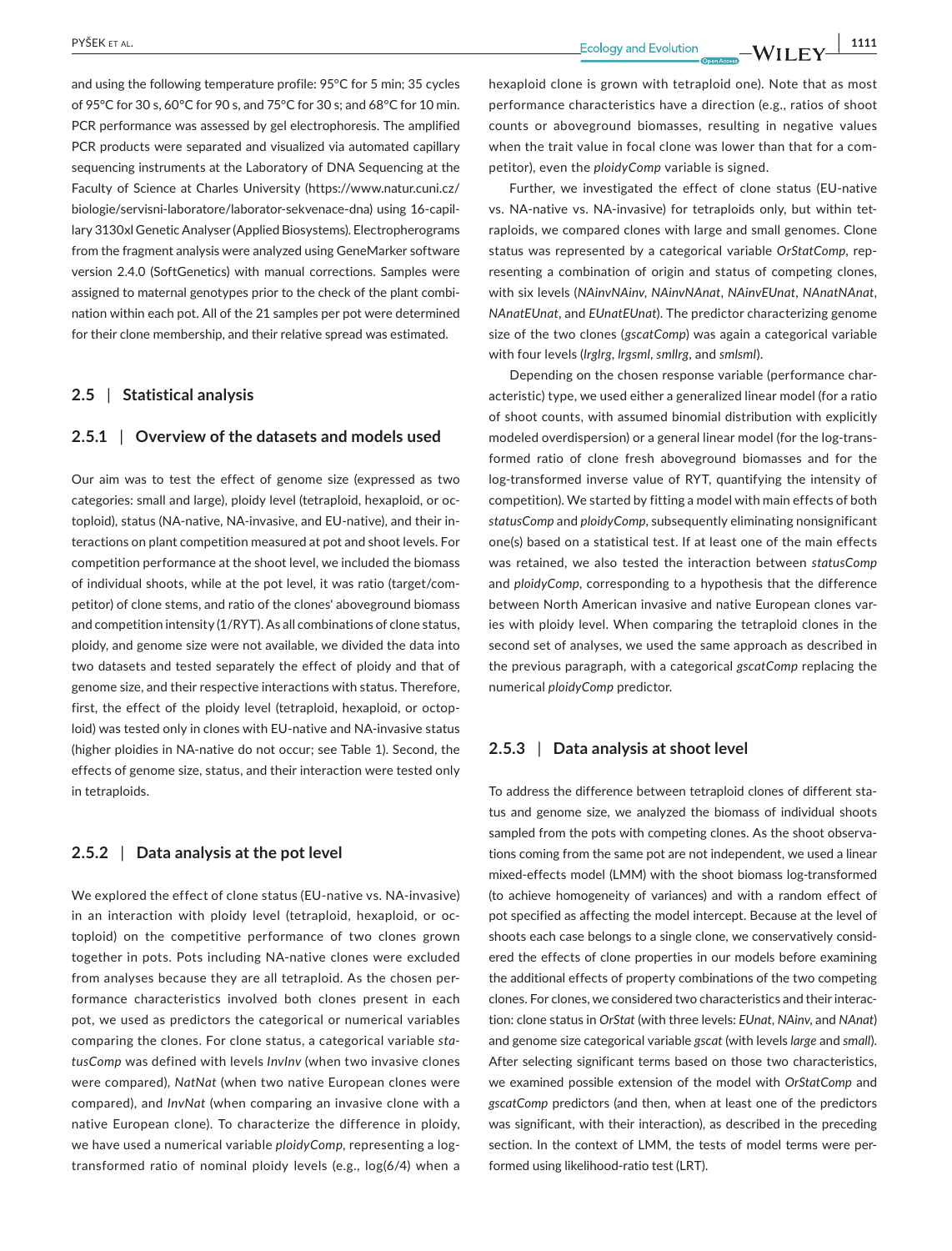**1112 WILEY** Ecology and Evolution **and Experience in the COVID-100** PYŠEK ET AL.

#### **2.5.4** | **Additional methods and software used**

All statistical models were estimated in the R software version 3.5.1 (R Core Team, 2018). LMMs were fitted using the *lme4* package (Bates, Maechler, Bolker, & Walker, 2015). To visualize the effects of selected predictors in our models, the *effects* package (Fox & Weisbert, 2018) was used, while the multiple comparisons among the levels of significant categorical variables were performed with the *multcomp* package (Bretz, Hothorn, & Westfall, 2010).

#### **3** | **RESULTS**

## **3.1** | **Effects of genome size on the performance of tetraploid clones of different status**

There were significant differences among clones due to their status (EU-native, NA-invasive, and NA-native) and due to their genome size, but there was also a significant interaction between both factors (Table 2). The nature of those effects is shown in Figure 3A. NA-invasive clones had the largest average shoot biomass, but with only a limited, nonsignificant difference due to genome size. The shoot biomass of NA-native clones (which have only a large genome) was intermediate between NA-invasive and EU-native. The shoots of EU-native clones were the shortest, and their biomass was smaller in clones with small genomes than with large genomes.

Shoot biomass of two competing clones was not affected by differences in their genome size; the only significant effect was that of

**TABLE 2** Summary of model describing the differences in shoot biomass as affected by status and genome size category (large vs. small) of the tetraploid clone to which a shoot belongs (*Status*, *Genome Size*, and their interaction *Status:Genome Size*), as well as by the predictors comparing the two clones co-occurring in a pot (*StatusComp*, *Genome SizeComp*, and their interaction *StatusComp:Genome SizeComp*)

|                            |              | <b>Shoot biomass</b>            |                  |  |
|----------------------------|--------------|---------------------------------|------------------|--|
|                            | Model        | <b>LMM</b> with<br>log(biomass) |                  |  |
| Predictor                  | df           | $\chi^2$                        | $\boldsymbol{p}$ |  |
| Status                     | 2            | 219.6                           | < 0.01           |  |
| Genome size                | $\mathbf{1}$ | 37.9                            | < 0.01           |  |
| Status:Genome size         | 1            | 12.9                            | 5.001            |  |
| StatusComp                 | 6            | 15.1                            | 0.020            |  |
| Genome SizeComp            | 2            | 0.04                            | n. s.            |  |
| StatusComp:Genome SizeComp | 14           | 10.8                            | n. s.            |  |

*Note:* The *df* column shows the corresponding degrees of freedom for each tested term, the  $\chi^2$  column shows values of the test statistic used in the likelihood-ratio test, and the *p* column gives a type I error estimate. The model used *n* = 3,422 shoots, collected from 182 pots and 312 unique pot:clone combinations.

their status in combination with status of the competing clone (Table 2, bottom part); specifically, the shoot biomass of the NA-native clones differed in response to the status of the competing clone (Figure 3B).

At the pot level, differences in genome size had no significant effect on the clone performance (Table 3). All the differences in the relative performance that we detected depended on the status of the competing clones. The shoot ratios (Figure 3C) did not differ between two competing NA-invasive clones, or between two NA-native, or between two EU-native clones. Similarly, the clones performed equally when a NA-invasive clone competed with an EUnative. However, NA-native clones had lower shoot counts, both when competing with a NA-invasive or EU-native clone (Figure 3C). Analogous patterns can be seen in the ratio of aboveground fresh biomass of the two clones (Figure 3D). Only when a NA-native clone competed with one of the two other clone types (NA-invasive or EUnative), the biomass ratio was significantly different from 1, always at the expense of the NA-native clone.

## **3.2** | **Effects of ploidy on the performance of EUnative and NA-invasive clones**

There was no effect of ploidy, not even depending on the clone status, on any of the characteristics examined: shoot ratio of the competing clones, their aboveground biomass ratio, or intensity of competition expressed as an inverse value of RYT (Table 4). The only significant effect was status—NA-invasive clones competing with EU-native clones performed worse in terms of both shoot count (Figure 4A) and the total aboveground biomass (Figure 4B). The competition asymmetry in shoot counts was greater for combination of the same status, NA-native and EU-native, than for NA-invasive with EU-native. The intensity of competition was significantly lower when two EU-native clones competed with each other, compared to pots with NA-invasive clone involved (Figure 4C).

### **4** | **DISCUSSION**

#### **4.1** | **Rationale of the study**

This study made use of an experimental system consisting of populations, represented by particular clones and belonging to three phylogeographic groups (lineages) of *Phragmites australis*, an ecologically important wetland dominant—native North American plants, invasive populations from Europe that are apparently replacing them, and native European populations. Such experimental arrangement allowed us to obtain insights into the mechanisms of their coexistence in the field and into possible changes in performance of invasive populations after more than hundred years since their introduction. Besides the primary test of competitive relationships between these three groups, performed in standardized conditions of a temperate common garden, we focused on cytological characteristics of individual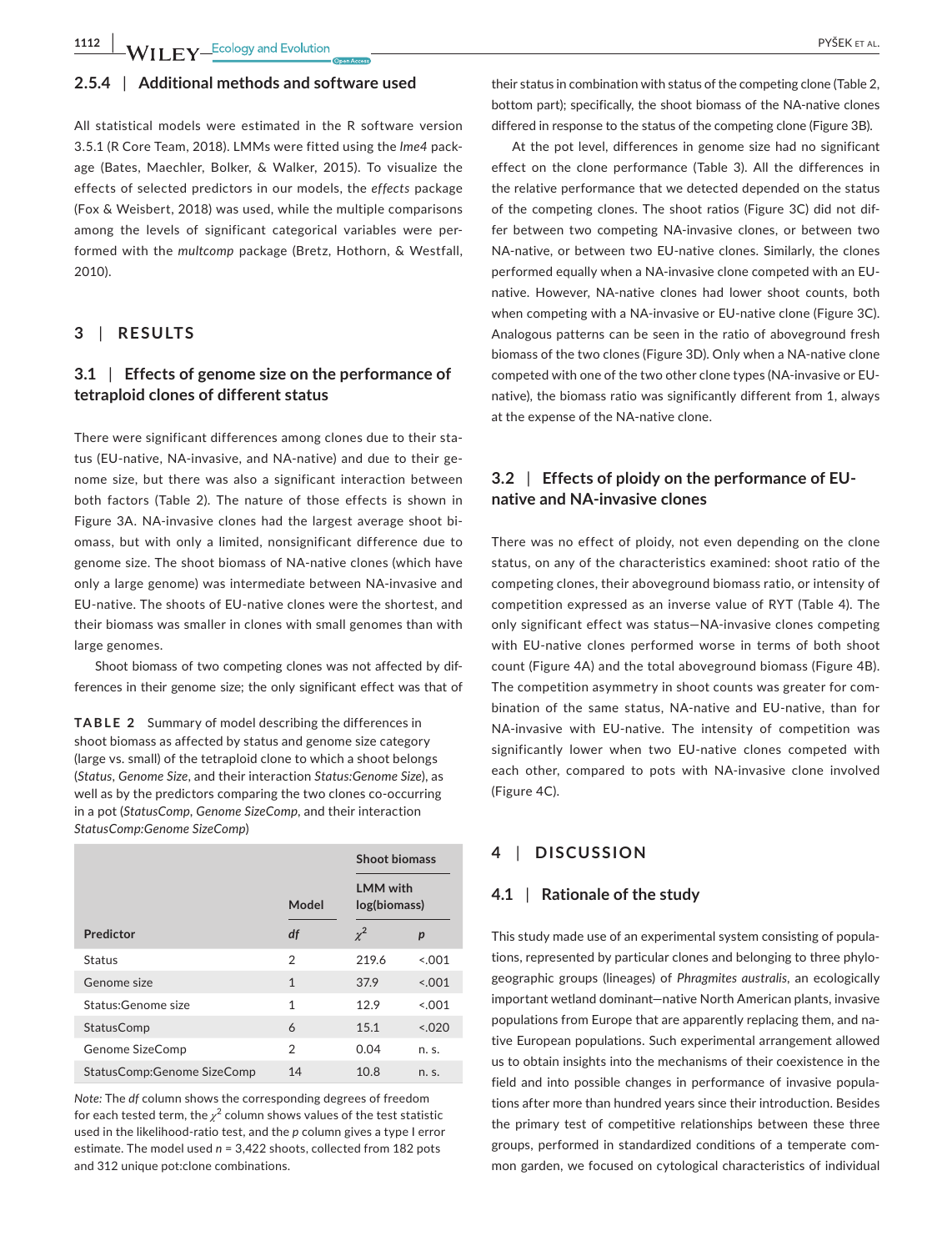

**FIGURE 3** (A) Clone shoot biomass in relation to status (NA-invasive, NA-native, EU-native) and genome size of the competitor. One combination (NA-native with small genome size) is missing as it does not occur in nature. (B) Target clone shoot biomass (listed first, in bold) in relation to its status and that of its competitor. (C) Proportion of shoots of target and competitor clone in relation to their status. Target clone listed first in bold. (D) Ratio of target and competitor clone fresh biomass in relation to their status. Target clone listed first in bold. Group means are based on estimated models and are shown with 95% confidence intervals. Only tetraploid clones are included in these comparisons

#### **TABLE 3** Summary of models describing the effects of clone status and genome size category (large vs. small, only tetraploids compared) on the proportion of shoot counts and ratios of aboveground biomass

|                            |         | counts                | <b>Proportion of shoot</b> |                    | Ratio of above-<br>ground biomass |  |
|----------------------------|---------|-----------------------|----------------------------|--------------------|-----------------------------------|--|
|                            | Model   | <b>GLM</b> (binomial) |                            | LM with log(ratio) |                                   |  |
| Predictor                  | df      | F                     | $\boldsymbol{p}$           | F                  | $\boldsymbol{p}$                  |  |
| StatusComp                 | 5, 139  | 14.49                 | 0.001                      | 8.01               | 0.001                             |  |
| Genome SizeComp            | 3.139   | 0.08                  | n. s.                      | 0.07               | n. s.                             |  |
| StatusComp:Genome SizeComp | 11, 131 | 0.27                  | n. s.                      | 0.60               | n. s.                             |  |

*Note:* Columns labeled with *F* contain values of the *F* statistic, and those labeled with *p*, the estimated significance of the test. The *df* column shows corresponding degrees of freedom for each tested term. Note that the labels *StatusComp* and *Genome SizeComp* refer here to predictors describing, respectively, the combination of the status and combination of genome size for the two clones grown together. Fitted models used *n* = 152 pots.

populations. We hypothesized that populations with small genomes would be more competitive as this trait was shown to be associated with invasiveness (Pyšek et al., 2018; Suda et al., 2015) in *P. australis* and in another grass, *Phalaris arundinacea* (Lavergne et al., 2010, but see Martinez et al., 2018, who recently questioned the results of that study). Further, high ploidies are known to be competitively superior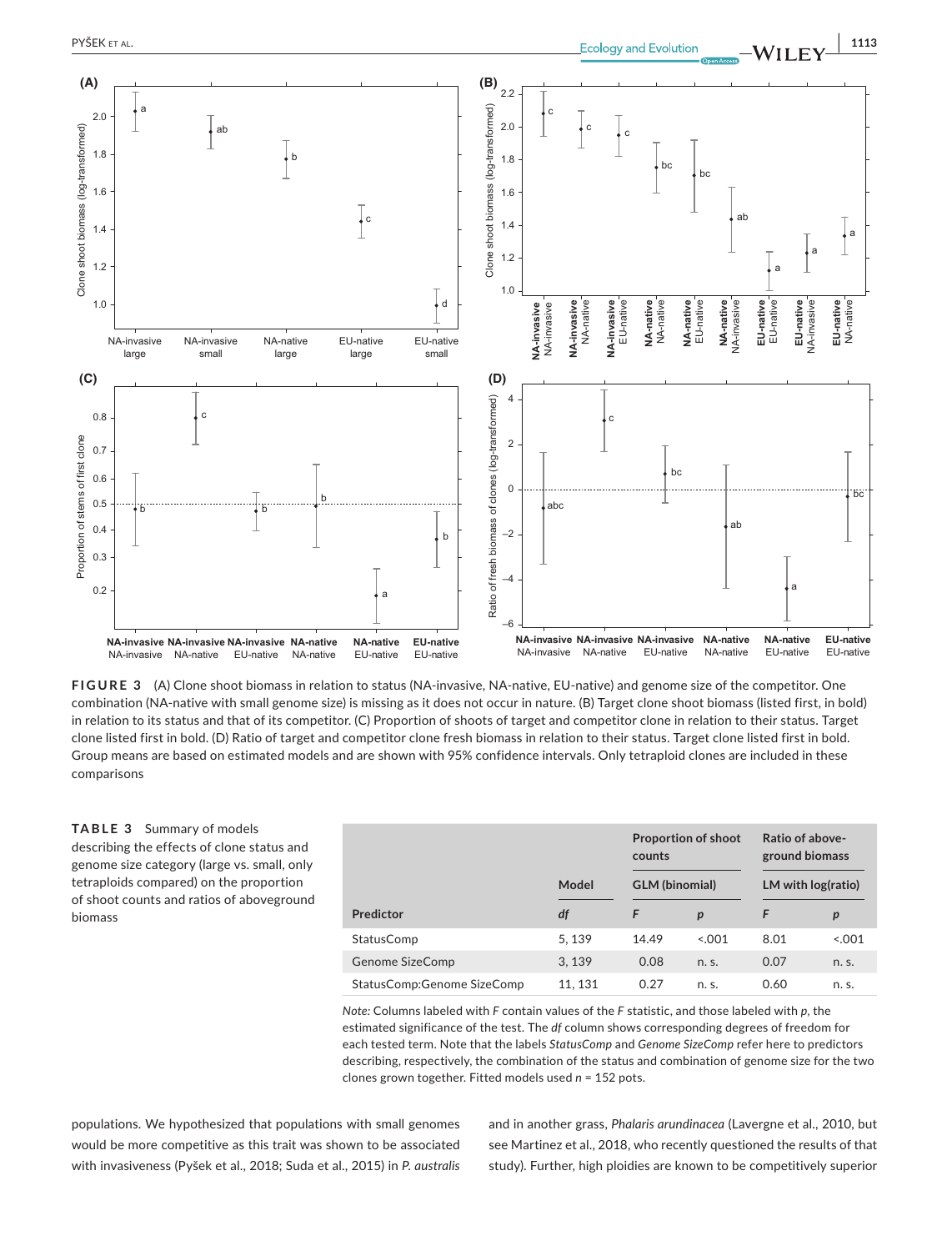|                       | <b>Proportion of</b><br>shoot counts |                                                | Ratio of<br>aboveground<br>biomasses |                                        | Competition<br>intensity<br>(1/RYT) |                                 |       |
|-----------------------|--------------------------------------|------------------------------------------------|--------------------------------------|----------------------------------------|-------------------------------------|---------------------------------|-------|
| Predictor             | Model<br>df                          | <b>GLM</b> (binomial)<br>F<br>$\boldsymbol{p}$ |                                      | <b>LM</b> with<br>log(ratio)<br>F<br>p |                                     | LM with<br>log(1/RYT)<br>F<br>p |       |
|                       |                                      |                                                |                                      |                                        |                                     |                                 |       |
| StatusComp            | 2, 296                               | 46.27                                          | 0.001                                | 6.04                                   | .003                                | 4.15                            | .017  |
| PloidyComp            | 1,296                                | 0.16                                           | n. s.                                | 0.34                                   | n. s.                               | 0.03                            | n. s. |
| StatusComp:PloidyComp | 3.294                                | 0.75                                           | n. s.                                | 0.61                                   | n. s.                               | 0.75                            | n. s. |

**TABLE 4** Summary of models describing the effects of clone status and ploidy upon three performance characteristics

*Note:* The *df* column shows corresponding degrees of freedom for each tested term. Columns labeled with *F* contain values of the *F* statistic, and those labeled with *p*, the estimated significance of the test. Note that the labels *StatusComp* and *PloidyComp* refer here to predictors describing, respectively, the combination of the status for the two clones grown together and the difference of their ploidy levels. Fitted models used *n* = 300 pots.



**FIGURE 4** Results of competition expressed as: (A) the proportion of shoots produced by the target clone and the competitor (target clone listed first, in bold). (B) Log-transformed ratio of clone biomasses. (C) Intensity of aboveground competition, the higher the value, the stronger the competition. Group means are based on estimated models and are shown with 95% confidence intervals. All ploidy levels of EUnatives and NA-invasives are included in these comparisons. For (A) and (B), the expected outcome for an equal competitive strength of both

over low ploidy levels (Pandit et al., 2014; te Beest et al., 2012); hence, we hypothesized that tetraploids will be competitively weaker than hexa- and octoploids.

So far, the research in the role of genome size in invasiveness has been mostly based on indirect evidence, by comparing performance of plants with different genome sizes (Lavergne et al., 2010; Meyerson, Cronin, & Pyšek, 2016; Pyšek et al., 2018) and by exploratory analyses among species (Kubešová et al., 2010; Pandit et al., 2014; Suda et al., 2015). Here, we performed a direct test of intraspecific competition on the populations of *P. australis* of different status and invasion history to reveal how these characteristics interact with genome size and ploidy levels to affect competition outcomes. Moreover, this is the first experimental test of competitiveness of individual populations of *P. australis*—and competition may be assumed to play a key role in the invasion of North American wetlands, where native and invasive populations co-occur in the same habitats (Meyerson et al., 2009; Packer et al., 2017).

## **4.2** | **Outcome of competition is determined by invasion status of competing clones**

Overall, our results illustrate that the performance of populations in competition primarily depended on their status. Measured by shoot number or aboveground biomass, the strongest signal observed across various combinations of clone status was that only if North American native populations were involved in competition, winners and losers could be identified, with the result always at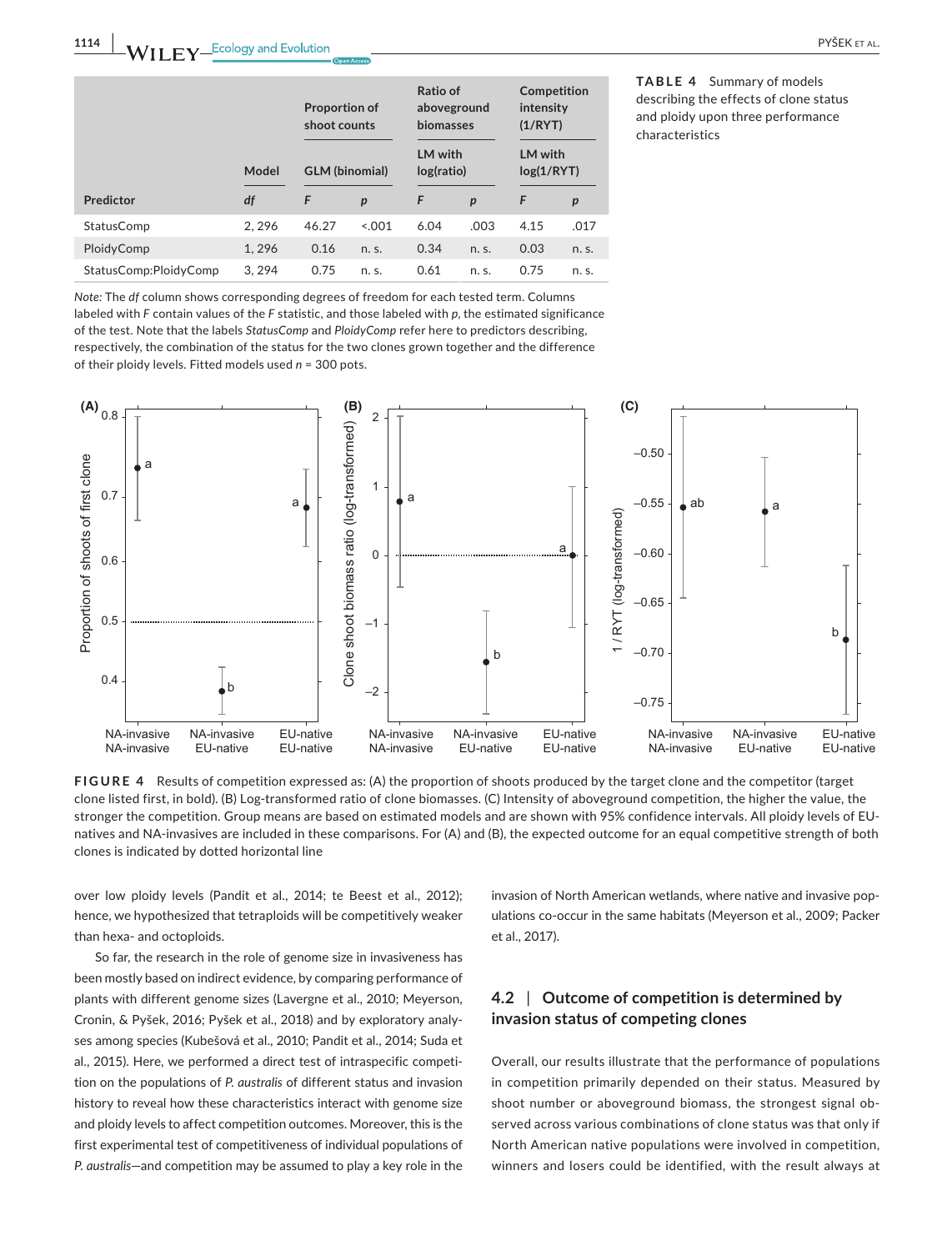PYŠEK ET AL. **ISO REAL EXECUTE AS A PROPERTY ASSESS** ECOLOGY AND EVIDENCE THE **NUMBER OF A LIST OF A LIST OF A LIST OF A LIST OF A LIST OF A LIST OF A LIST OF A LIST OF A LIST OF A LIST OF A LIST OF A LIST OF A LIST OF A L** 

the expense of the North American native populations. The effect of invasion status that we observed is in accordance with studies showing the competitive superiority of invasive species over native (see e.g., Gioria & Osborne, 2014; Goldstein & Suding, 2014, and references therein), the novelty of our research being that we confirmed this mechanism acting at the within-species population level.

Another important observation, measured by shoot count and aboveground biomass, is that the North American native populations were suppressed by European natives to a similar degree as by North American invasives. The fact that European native populations are such a strong competitor against North American native plants indicates that competition might have been involved in the initial invasion centuries ago, following introduction, and in facilitating the initial space preemption in sites that European plants reached by long-distance dispersal. Here, it needs to be noted that the European native populations have an even smaller genome than North American invasive, as shown in the previous common-garden experiment (Pyšek et al., 2019). Pyšek et al. (2018) hypothesized about a possible postintroduction shift in traits, providing European invaders with advantages at different stages of the invasion process, and interpreted these findings with respect to introductions of populations with different genome sizes. According to these authors, among the European populations introduced to North America, those that established and spread likely had on average slightly bigger genomes than those that might have been filtered out following introduction from the native European range. In the initial stage of invasion, bigger genomes might have proven advantageous as they are associated with traits favoring spread, such as increased allocation to generative reproduction (Pyšek et al., 2018). Yet, relative to the native North American *P. australis* populations, the genomes of the European populations that became invasive in North America were comparatively small enough to generate trait differences that provided the invading populations with competitive superiority over the native populations (Pyšek et al., 2018). Another reason for the success of invasive populations could be that the smaller genome size allowed them to thrive in a wider range of conditions (Suda et al., 2015). The niche of native and invasive *P. australis* populations in North America is not an exact overlap, the invasive niche is much greater for a variety of abiotic conditions ultimately allowing greater propagule pressure (Meyerson et al., 2009).

## **4.3** | **No effect of genome size and ploidy level on competition**

Overall, the effects of genome size on the outcome of competition in our experiment were difficult to detect and manifested mainly through the shoot biomass of European native populations—this illustrates that the clone status is the most important predictor of the outcome of competition, especially given the variation in measured characteristics and logistically limited numbers of replicates used in the experiment. That the effect of genome size was only detectable for European native populations, rather than for both groups occurring in the North

America, might be related to the extent of variation within source populations. The variation in genome size of North American native populations is rather restricted (Pyšek et al., 2018), which may explain why this trait had little effect, if any, on growth of clones representing this group. In contrast, the variation in European native populations is broader, ranging from small to large genomes, thereby creating more opportunity for the relationship between genome size and shoot biomass to manifest and be detected. However, it needs to be kept in mind that these weak effects were only demonstrated at the level of individual shoots, providing thus a limited indication of the population's competitive strength—at the whole-pot level, the interaction of genome size with invasion status was not significant.

The competitive relationships among ploidy levels other than tetraploids (that were used in the experiment aimed at testing the effect of genome size) did not reveal any effect of ploidy level on the outcome of competition.

## **4.4** | **Competition within North American invasives is strongest, but they lose against their European ancestors**

In terms of clone status, the asymmetry of competition was most pronounced in pairs with two North American invasive populations competing, but when grown in competition with European natives, North American invasive populations were inferior. However, it should be noted that this difference was significant only in models with all ploidy levels considered (comparing EU-native vs. NA-invasive), but the significance disappeared in comparisons of tetraploids only. Therefore, we cannot exclude the possibility that this discrepancy is due to greater power with the increased number of samples. Nevertheless, this is a potentially interesting result because North American invasive populations grew taller and produced greater biomass than most other groups, including European natives (with the exception of European native octoploids, which are not inferior in terms of productivity; te Beest et al., 2012). Increased vigor in octoploids is reported by Hansen, Lambertini, Jampeetong, and Brix (2007) and Achenbach et al. (2012) who compared populations with different ploidy levels in two distinct common-garden experiments. However, they found vigorous octoploids only in the Danube Delta in Europe, while other European or Asian populations performed worse than tetraploids (Achenbach et al., 2012; Hansen et al., 2007). This supports our findings of rather unclear effect of ploidy, which strongly depends on the number and characteristics of the compared populations.

North American invasives are also the most aggressive when competing with each other but lose in direct competition with their European native ancestors. One possible explanation of this result could be that the variation in the competitive strength of North American invasive populations might be greater, reflecting the invasion into less competitive stands of generally weaker North American native populations. This would allow establishment and spread of populations that were less competitive, but with good abilities for seed dispersal in the initial colonizing stage of invasions (Pyšek et al.,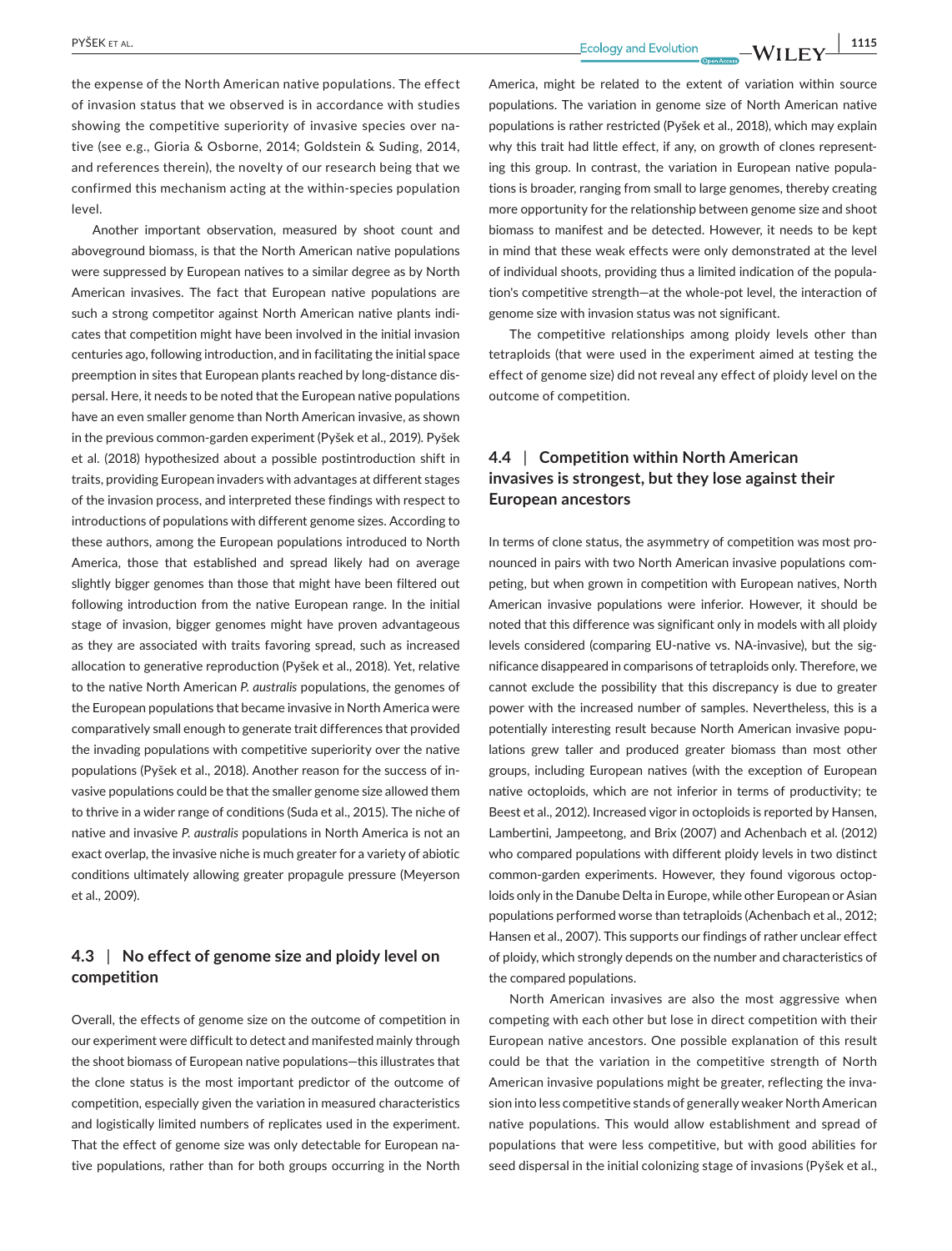**1116 WII FY** Ecology and Evolution **and Experiment Construction** PYŠEK ET AL.

2018). Such populations may not be successful in highly productive wetlands in Europe dominated by *P. australis* (Ellenberg, 1988) where only competitive populations would survive. This is in accordance with the results of Guo, Lambertini, Nguyen, Li, and Brix (2014), Guo, Lambertini, Pyšek, Meyerson, and Brix (2018) who showed that the populations invading in North America may have arrived on this continent preadapted from Europe and experience further postintroduction evolution in response to the new environment.

## **4.5** | **Inferior competitive ability of native wetland dominant: seeds of future threat**

It needs to be kept in mind that the results we report in this paper are based on a common-garden experiment conducted in a single temperate garden, which somewhat limits generalization of our findings, as with many ecological experiments. Nevertheless, the clones used in competition represent populations originating from reasonably similar climatic regions in both Europe and North America, and the effect of local soil was filtered out by using sand as a neutral substrate. We thus did not aim to address the effects of soil properties or varying levels of moisture on the outcome of competition, that is, factors that would possibly influence the results. Yet, our paper is the first providing fairly robust evidence that North American native populations are likely to lose in direct competition with European plants, be it those already introduced to North America or potentially introduced in the future. In this respect, it is important to realize that European native populations, whose effect on North American native populations is even stronger than of those co-occurring with North American natives for centuries now, are still potential sources of future vigorous invaders of North American wetlands. As we show, these new introductions are likely to succeed in competition with native common reed populations. This represents an ongoing threat to wetland biodiversity on this continent.

#### **ACKNOWLEDGMENTS**

We are grateful to late Jan Suda for his contribution to the development of this study. We thank Michal Pyšek for logistic support, and Marie Brůnová, David Cmíral, Ondřej Kauzál, Lenka Moravcová, Dominika Prajzlerová, Barbora Pyšková, Klára Pyšková, Ivana Rajznoverová, Vendula Havlíčková, and Zuzana Sixtová for technical assistance. The study was supported by projects no. 14-15414S and EXPRO grant no. 19-28807X (Czech Science Foundation), Praemium Academiae award to PP (Czech Academy of Sciences), and long-term research development project RVO 67985939 (Czech Academy of Sciences).

#### **CONFLICT OF INTEREST**

None declared.

### **AUTHORS' CONTRIBUTIONS**

PP, JČ, HS, and LAM conceived and designed the research. ZC, CL, ML, HR, PT, and KŠ collected and prepared the data. PŠ and JČ

analyzed the data. PP, JČ, and PŠ wrote the paper. All authors commented on the manuscript.

#### **DATA AVAILABILITY STATEMENT**

Data are available from Dryad Digital Repository: [https//doi.](https://https//doi.org/10.5061/dryad.stqjq2c00) [org/10.5061/dryad.stqjq2c00](https://https//doi.org/10.5061/dryad.stqjq2c00).

#### **ORCID**

*Petr Pyš[ek](https://orcid.org/0000-0002-2370-2051)* <https://orcid.org/0000-0001-8500-442X> *Jan Čuda* <https://orcid.org/0000-0002-2370-2051> *Zuzana Chumo[vá](https://orcid.org/0000-0002-5806-1645)* <https://orcid.org/0000-0002-6865-6183> *Pavel Trávníček* <https://orcid.org/0000-0002-5806-1645>

#### **REFERENCES**

- Achenbach, L., Lambertini, C., & Brix, H. (2012). Phenotypic traits of *Phragmites australis* clones are not related to ploidy level and distribution range. *AoB Plants*, *2012*, pls017.<https://doi.org/10.1093/aobpla/pls017>
- Bates, D., Maechler, M., Bolker, B., & Walker, S. (2015). Fitting linear mixed-effects models using lme4. *Journal of Statistical Software*, *67*, 1–48. <https://doi.org/10.18637/jss.v067.i01>
- Bittmann, E. (1953). *Das Schilf (Phragmites communis Trin.) und seine Verwendung im Wasserbau*. Stolzenau/Weser, Germany: Angewandte Pflanzensoziologie 7.
- Bretz, F., Hothorn, T., & Westfall, P. (2010). *Multiple comparisons using R*. Boca Raton, FL: CRC Press.
- Chambers, R. M., Meyerson, L. A., & Saltonstall, K. (1999). Expansion of Phragmites australis into tidal wetlands of North America. *Aquatic Botany*, *64*, 261–273.
- Ciotir, C., & Freeland, J. (2016). Cryptic intercontinental dispersal, commercial retailers, and the genetic diversity of native and non-native cattails (*Typha* spp.) in North America. *Hydrobiologia*, *768*, 137–150. <https://doi.org/10.1007/s10750-015-2538-0>
- Cronin, J. T., Bhattarai, G. P., Allen, W. J., & Meyerson, L. A. (2015). Biogeography of a plant invasion: Plant-herbivore interactions. *Ecology*, *96*, 1115–1127. <https://doi.org/10.1890/14-1091.1>
- Daehler, C. C. (2003). Performance comparisons of co-occurring native and alien invasive plants: Implications for conservation and restoration. *Annual Review of Ecology Evolution and Systematics*, *34*, 183–211. <https://doi.org/10.1146/annurev.ecolsys.34.011802.132403>
- Dawson, W., Burslem, D., & Hulme, P. E. (2011). The comparative importance of species traits and introduction characteristics in tropical plant invasions. *Diversity and Distributions*, *17*, 1111–1121. [https://](https://doi.org/10.1111/j.1472-4642.2011.00796.x) [doi.org/10.1111/j.1472-4642.2011.00796.x](https://doi.org/10.1111/j.1472-4642.2011.00796.x)
- Dawson, W., Moser, D., van Kleunen, M., Kreft, H., Pergl, J., Pyšek, P., … Essl, F. (2017). Global hotspots and correlates of alien species richness across taxonomic groups. *Nature Ecology and Evolution*, *1*, 0186. <https://doi.org/10.1038/s41559-017-0186>
- Divíšek, J., Chytrý, M., Beckage, B., Gotelli, N. J., Lososová, Z., Pyšek, P., … Molofsky, J. (2018). Similarity of introduced plant species to native ones facilitates naturalization, but differences enhance invasion success. *Nature Communications*, *9*, 4631. [https://doi.org/10.1038/](https://doi.org/10.1038/s41467-018-06995-4) [s41467-018-06995-4](https://doi.org/10.1038/s41467-018-06995-4)
- Doležel, J., Greilhuber, J., & Suda, J. (2007). Estimation of nuclear DNA content in plants using flow cytometry. *Nature Protocols*, *2*, 2233–2244. <https://doi.org/10.1038/nprot.2007.310>
- Ellenberg, H. (1988). *Vegetation ecology of central Europe*. Cambridge, UK: Cambridge University Press.
- Eller, F., Skálová, H., Caplan, J. S., Bhattarai, G. P., Burger, M. K., Cronin, J. T., … Brix, H. (2017). Cosmopolitan species as ecophysiological models for responses to global change: The common reed *Phragmites australis*. *Frontiers in Plant Science*, *8*, 1833. [https://doi.org/10.3389/](https://doi.org/10.3389/fpls.2017.01833) [fpls.2017.01833](https://doi.org/10.3389/fpls.2017.01833)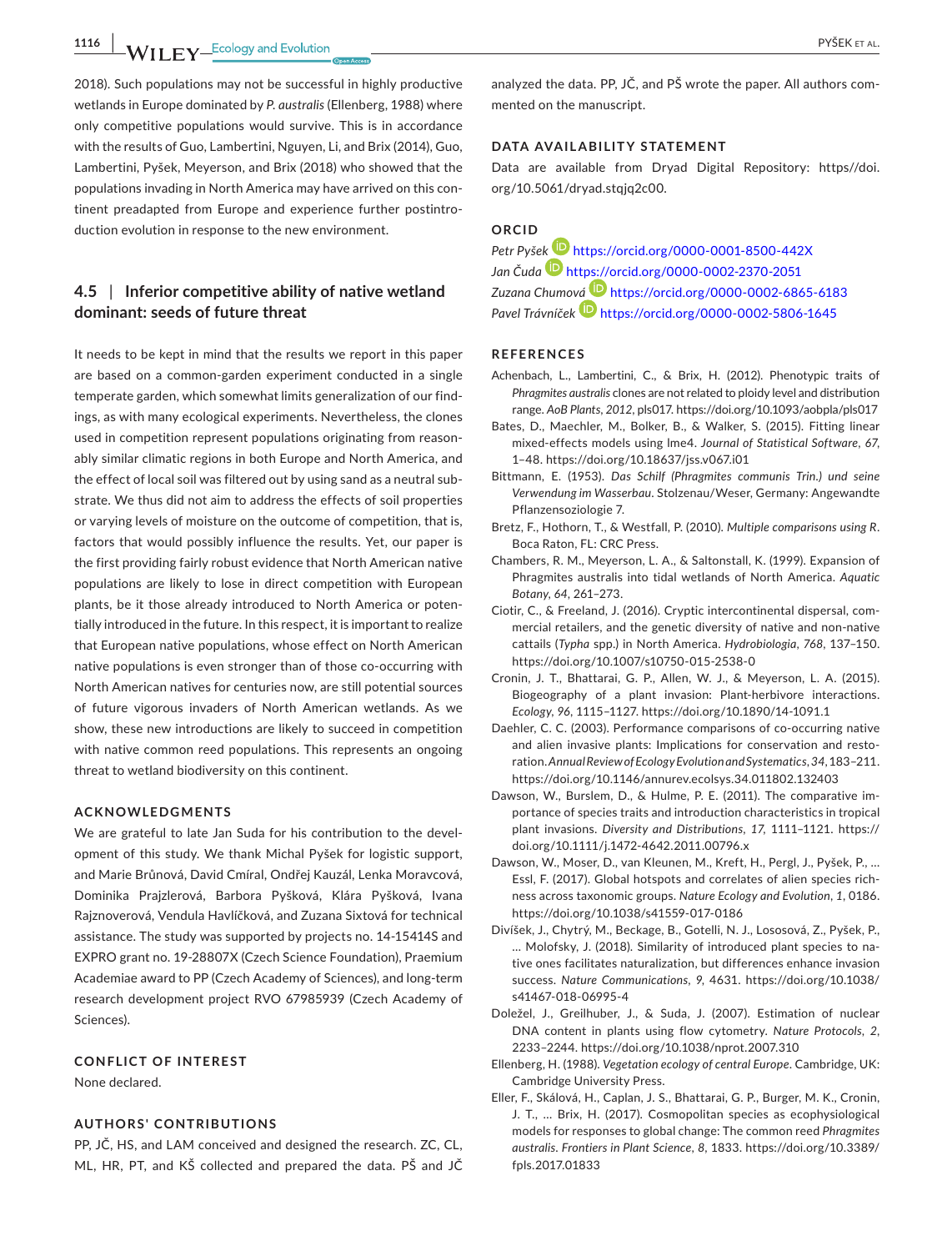- Fox, J., & Weisbert, S. (2018). Visualizing fit and lack of fit in complex regression models with predictor effects plots and partial residuals. *Journal of Statistical Software*, *87*, 1–27. [https://doi.org/10.18637/jss.](https://doi.org/10.18637/jss.v087.i09) [v087.i09](https://doi.org/10.18637/jss.v087.i09)
- Gallagher, R. V., Leishman, M. R., Miller, J. T., Hui, C., Richardson, D. M., Suda, J., & Trávníček, P. (2011). Invasiveness in introduced Australian acacias: The role of species traits and genome size. *Diversity and Distributions*, *17*, 884–897. [https://doi.](https://doi.org/10.1111/j.1472-4642.2011.00805.x) [org/10.1111/j.1472-4642.2011.00805.x](https://doi.org/10.1111/j.1472-4642.2011.00805.x)
- Garcia, S., Canela, M. A., Garnatje, T., McArthur, E. D., Pellicer, J., Sanderson, S. C., & Valles, J. (2008). Evolutionary and ecological implications of genome size in the North American endemic sagebrushes and allies (*Artemisia*, Asteraceae). *Biological Journal of the Linnean Society*, *94*, 631–649. [https://doi.org/10.1111/j.1095-8312.](https://doi.org/10.1111/j.1095-8312.2008.01001.x) [2008.01001.x](https://doi.org/10.1111/j.1095-8312.2008.01001.x)
- Gioria, M., & Osborne, B. A. (2014). Resource competition in plant invasions: Emerging patterns and research needs. *Frontiers in Plant Science*, *5*, art501.<https://doi.org/10.3389/fpls.2014.00501>
- Goldstein, L. J., & Suding, K. N. (2014). Applying competition theory to invasion: Resource impacts indicate invasion mechanisms in California shrublands. *Biological Invasions*, *16*, 191–203. [https://doi.](https://doi.org/10.1007/s10530-013-0513-0) [org/10.1007/s10530-013-0513-0](https://doi.org/10.1007/s10530-013-0513-0)
- Greilhuber, J., Doležel, J., Lysak, M. A., & Bennett, M. D. (2005). The origin, evolution and proposed stabilization of the terms 'genome size' and 'C-value' to describe nuclear DNA contents. *Annals of Botany*, *95*, 255–260. <https://doi.org/10.1093/aob/mci019>
- Grotkopp, E., Rejmánek, M., & Rost, T. L. (2002). Toward a causal explanation of plant invasiveness: Seedling growth and life-history strategies of 29 pine (*Pinus*) species. *American Naturalist*, *159*, 396–419. <https://doi.org/10.2307/3079249>
- Guo, W.-Y., Lambertini, C., Nguyen, L. X., Li, X. Z., & Brix, H. (2014). Preadaptation and post-introduction evolution facilitate the invasiveness of *Phragmites australis* in North America. *Ecology and Evolution*, *4*, 4567–4577. <https://doi.org/10.1002/ece3.1286>
- Guo, W.-Y., Lambertini, C., Pyšek, P., Meyerson, L. A., & Brix, H. (2018). Living in two worlds: Evolutionary mechanisms act differently in the native and introduced ranges of an invasive plant. *Ecology and Evolution*, *8*, 2440–2452.<https://doi.org/10.1002/ece3.3869>
- Guo, W.-Y., van Kleunen, M., Winter, M., Weigelt, P., Stein, A., Pierce, S., … Pyšek, P. (2018). The role of adaptive strategies in plant naturalization. *Ecology Letters*, *21*, 1380–1389. [https://doi.org/10.1111/](https://doi.org/10.1111/ele.13104) [ele.13104](https://doi.org/10.1111/ele.13104)
- Hansen, D. L., Lambertini, C., Jampeetong, A., & Brix, H. (2007). Clone specific differences in *Phragmites australis*: Effects of ploidy level and geographic origin. *Aquatic Botany*, *86*, 269–279. [https://doi.](https://doi.org/10.1016/j.aquabot.2006.11.005) [org/10.1016/j.aquabot.2006.11.005](https://doi.org/10.1016/j.aquabot.2006.11.005)
- Inderjit, Pergl, J., van Kleunen, M., Hejda, M., Babu, C. R., Majumdar, S., … Pyšek, P. (2018). Naturalized alien flora of the Indian states: Biogeographic patterns, taxonomic structure and drivers of species richness. *Biological Invasions*, *20*, 1625–1638. [https://doi.](https://doi.org/10.1007/s10530-017-1622-y) [org/10.1007/s10530-017-1622-y](https://doi.org/10.1007/s10530-017-1622-y)
- Knight, C. A., Molinari, N. A., & Petrov, D. A. (2005). The large genome constraint hypothesis: Evolution, ecology and phenotype. *Annals of Botany*, *95*, 177–190. <https://doi.org/10.1093/aob/mci011>
- Kubešová, M., Moravcová, L., Suda, J., Jarošík, V., & Pyšek, P. (2010). Naturalized plants have smaller genomes than their non-invading relatives: A flow cytometric analysis of the Czech alien flora. *Preslia*, *82*, 81–96.
- Küster, E. C., Kühn, I., Bruelheide, H., & Klotz, S. (2008). Trait interactions help explain plant invasion success in the German flora. *Journal of Ecology*, *96*, 860–868. [https://doi.](https://doi.org/10.1111/j.1365-2745.2008.01406.x) [org/10.1111/j.1365-2745.2008.01406.x](https://doi.org/10.1111/j.1365-2745.2008.01406.x)
- Lambertini, C., Gustafsson, M. H. G., Frydenberg, J., Lissner, J., Speranza, M., & Brix, H. (2006). A phylogeographic study of the cosmopolitan genus *Phragmites* (Poaceae) based on AFLPs. *Plant*

*Systematics and Evolution*, *258*, 161–182. [https://doi.org/10.1007/](https://doi.org/10.1007/s00606-006-0412-2) [s00606-006-0412-2](https://doi.org/10.1007/s00606-006-0412-2)

- Lavergne, S., Muenke, N. J., & Molofsky, J. (2010). Genome size reduction can trigger rapid phenotypic evolution in invasive plants. *Annals of Botany*, *105*, 109–116.<https://doi.org/10.1093/aob/mcp271>
- Martinez, M. A., Baack, E. J., Hovick, S. M., & Whitney, K. D. (2018). A reassessment of the genome size–invasiveness relationship in reed canarygrass (*Phalaris arundinacea*). *Annals of Botany*, *121*, 1309–1318. <https://doi.org/10.1093/aob/mcy028>
- Meyerson, L. A., & Cronin, J. T. (2013). Evidence for multiple introductions of *Phragmites australis* to North America: Detection of a new non-native haplotype. *Biological Invasions*, *15*, 2605–2608. [https://](https://doi.org/10.1007/s10530-013-0491-2) [doi.org/10.1007/s10530-013-0491-2](https://doi.org/10.1007/s10530-013-0491-2)
- Meyerson, L. A., Cronin, J. T., Bhattarai, G. P., Brix, H., Lambertini, C., Lučanová, M., … Pyšek, P. (2016). Do ploidy level and nuclear genome size and latitude of origin modify the expression of *Phragmites australis* traits and interactions with herbivores? *Biological Invasions*, *18*, 2531–2549. <https://doi.org/10.1007/s10530-016-1200-8>
- Meyerson, L. A., Cronin, J. T., & Pyšek, P. (2016). *Phragmites* as a model organism for studying plant invasions. *Biological Invasions*, *18*, 2421– 2431. <https://doi.org/10.1007/s10530-016-1132-3>
- Meyerson, L. A., Lambert, A. M., & Saltonstall, K. (2010). A tale of three lineages: Expansion of common reed (*Phragmites australis*) in the U.S. *Invasive Plant Science and Management*, *3*, 515–520.
- Meyerson, L. A., Saltonstall, K., & Chambers, R. M. (2009). *Phragmites australis* in eastern North America: A historical and ecological perspective. In B. R. Silliman, E. Grosholz, & M. D. Bertness (Eds.), *Salt marshes under global siege* (pp. 57–82). Berkeley, CA: University of California Press.
- Meyerson, L. A., Saltonstall, K., Windham, L., Kiviat, E., & Findlay, S. E. G. (2000). A comparison of *Phragmites australis* in freshwater and brackish marsh environments in North America. *Wetland Ecology and Management*, *8*, 89–103.<https://doi.org/10.1023/A:1008432200133>
- Moodley, D., Geerts, S., Richardson, D. M., & Wilson, J. R. U. (2013). Different traits determine introduction, naturalization and invasion success in woody plants: Proteaceae as a test case. *PLoS ONE*, *9*, e75078.<https://doi.org/10.1371/journal.pone.0075078>
- Packer, J. G., Meyerson, L. A., Skálová, H., Pyšek, P., & Kueffer, C. (2017). Biological flora of the British Isles: *Phragmites australis*. *Journal of Ecology*, *105*, 1123–1162.<https://doi.org/10.1111/1365-2745.12797>
- Pandit, M. K., White, S. M., & Pocock, M. J. O. (2014). The contrasting effects of genome size, chromosome number and ploidy level on plant invasiveness: A global analysis. *New Phytologist*, *203*, 697–703. <https://doi.org/10.1111/nph.12799>
- Pyšek, P., Danihelka, J., Sádlo, J., Chrtek, J., Jr., Chytrý, M., Jarošík, V., … Tichý, L. (2012). Catalogue of alien plants of the Czech Republic (2nd edition): Checklist update, taxonomic diversity and invasion patterns. *Preslia*, *84*, 155–255.
- Pyšek, P., Jarošík, V., Pergl, J., Randall, R., Chytrý, M., Kühn, I., … Sádlo, J. (2009). The global invasion success of Central European plants is related to distribution characteristics in their native range and species traits. *Diversity and Distributions*, *15*, 891–903. [https://doi.](https://doi.org/10.1111/j.1472-4642.2009.00602.x) [org/10.1111/j.1472-4642.2009.00602.x](https://doi.org/10.1111/j.1472-4642.2009.00602.x)
- Pyšek, P., Manceur, A. M., Alba, C., McGregor, K. F., Pergl, J., Štajerová, K., … Kühn, I. (2015). Naturalization of central European plants in North America: Species traits, habitats, propagule pressure, residence time. *Ecology*, *96*, 762–774.<https://doi.org/10.1890/14-1005.1>
- Pyšek, P., Pergl, J., Essl, F., Lenzner, B., Dawson, W., Kreft, H., … van Kleunen, M. (2017). Naturalized alien flora of the world: Species diversity, taxonomic and phylogenetic patterns, geographic distribution and global hotspots of plant invasion. *Preslia*, *89*, 203–274. <https://doi.org/10.23855/preslia.2017.203>
- Pyšek, P., & Richardson, D. M. (2007). Traits associated with invasiveness in alien plants: Where do we stand? In W. Nentwig (Ed.), *Biological invasions* (pp. 97–125). Berlin & Heidelberg, Germany: Springer-Verlag.